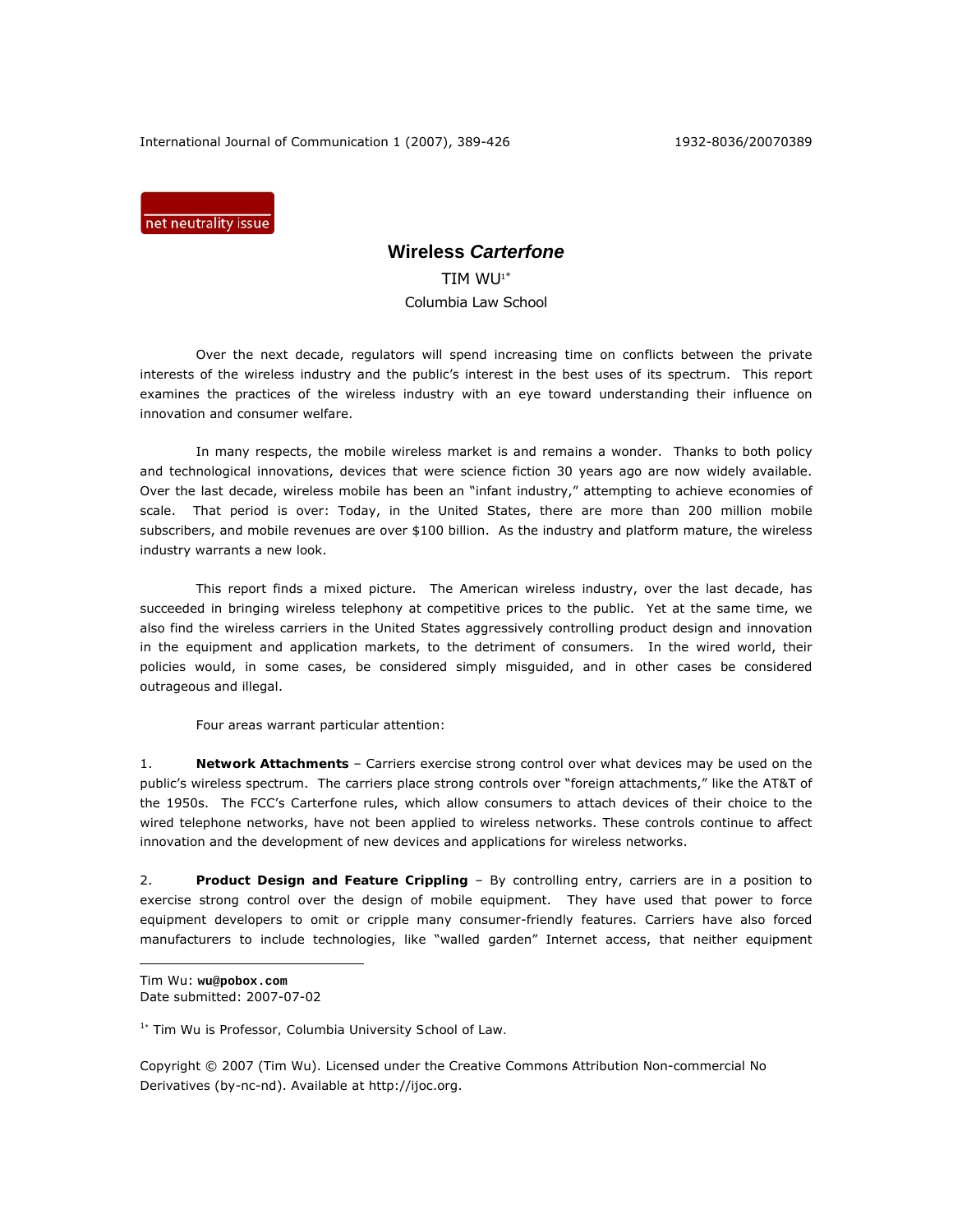developers nor consumers want. Finally, through under-disclosed "phone-locking," the U.S. carriers disable the ability of phones to work on more than one network. A list of features that carriers have blocked, crippled, modified or made difficult to use, at one time or another, include:

- Call timers on telephones,
- WiFi technology,
- Bluetooth technology,
- GPS services,
- Advanced SMS services,
- Internet browsers,
- Easy photo file transfer capabilities,
- Easy sound file transfer capabilities,
- E-mail clients, and
- SIM Card mobility.

3. *Discriminatory Broadband Services –* In recent years, under the banner of "3G" services, carriers have begun to offer wireless broadband services that compete with WiFi services and may compete with cable and DSL broadband services. However, the services are offered pursuant to undisclosed bandwidth limits and usage restrictions that violate basic network neutrality rules.

Most striking is Verizon Wireless, which prominently advertises "unlimited" data services. However, it and other carriers offer broadband service pursuant both to bandwidth limits, and to contractual limits that bar routine uses of the Internet, including downloading music from legitimate sites like iTunes, the use of Voice over IP, and the use of sites like YouTube.

4. *Application Stall* – Mobile application development is by nature technically challenging. However, the carriers have not helped in fostering a robust applications market. In fact, they have imposed excessive burdens and conditions on application entry in the wireless application market, stalling what might otherwise be a powerful input into the U.S. economy. In the words of one developer, "there is really no way to write applications for these things." The mobile application environment is today, in the words of one developer, "a tarpit of misery, pain and destruction."<sup>2</sup>

Most of the carriers exhibit similar practices in the areas discussed in this paper. However, in each area, there are variations between the four largest carriers: AT&T, Verizon Wireless, Sprint-Nextel, and T-Mobile. Speaking generally, Verizon Wireless and AT&T have the most restrictive policies; Sprint is slightly less restrictive. The fourth and smallest competitor, T-Mobile, tends to be the least restrictive on consumers and application developers. The reliance on a fourth competitor for serious variation in industry practice must be kept in mind when considering any future consolidation.

<sup>2</sup> "Obstacles in the Mobile Platform: A Panel Discussion," IT Conversations, June 30, 2005, available at: http://www.itconversations.com/shows/detail810.html.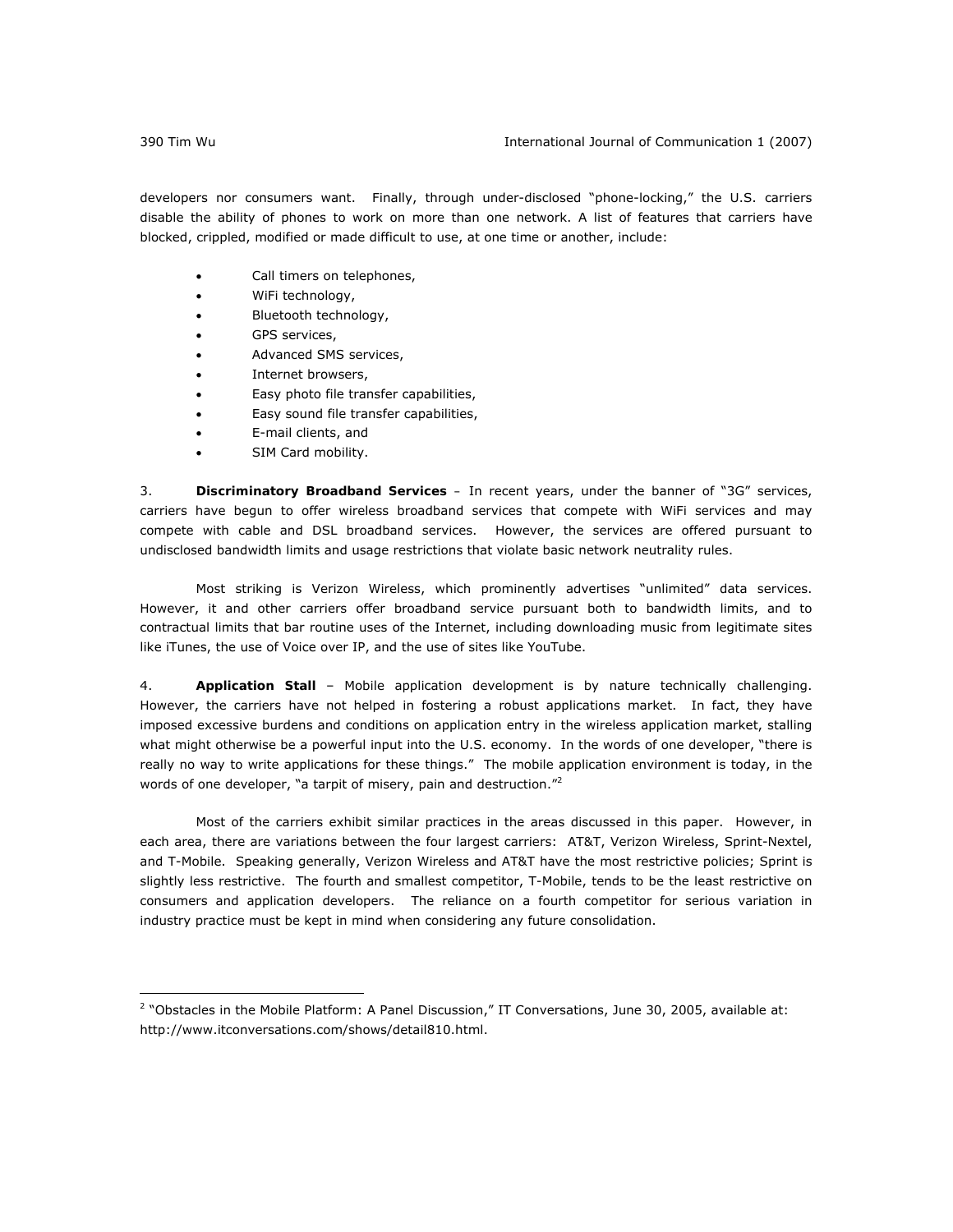International Journal of Communication 1 (2007) Wireless *Carterfone* 391

The paper makes four major recommendations:

1. *Wireless* **Carterfone** – The basic and highly successful *Carterfone* rules in the wired world and allows any consumer to attach any safe device to his or her phone line. The same rule for wireless networks could liberate device innovation in the wireless world, stimulate the development of new applications and free equipment designers to make the best phones possible.<sup>3</sup> At a basic level, that would mean rules that:

- Bar the "locking" of devices to a single carrier; and
- Require carriers to allow, as some carriers do now, the attachment of any compatible and non-harmful network device.

2. *Basic Network Neutrality Rules* – Wireless carriers should be subject to the core network neutrality principles under which the cable and DSL industries currently operate. That would mean, most importantly

• A general ban on the blocking of internet content.

 $\overline{a}$ 

Consumers should have the basic right to use the applications of their choice and view the content of their choice, so long as it's not dangerous to the network nor is it illegal. Wireless carriers who offer broadband services should respect the same basic freedoms. Carriers can tier or meter pricing for bandwidth without blocking or degrading consumer choice.

3. *Disclosure* – Consumer disclosure is a major problem in the wireless world. In addition to the disclosure of areas lacking coverage and rate-plan information, carriers should disclose—fully, prominently, and in plain English—any limits placed on devices, limits on bandwidth usage, or if devices are locked to a single network.

4. *Standardize Application Platforms* – The industry should re-evaluate its "walled garden" approach to application development, and work together to create clear and unified standards for developers. Application development for mobile devices is stalled, and it is in the carriers' own interest to try and improve the development environment.

 $3$  The first academic to suggest "Carterfone" for wireless was Eli Noam, in Eli M. Noam, "The Next Frontier for Openness: Wireless Communications," Telecommunications Policy Research Conference, 2001.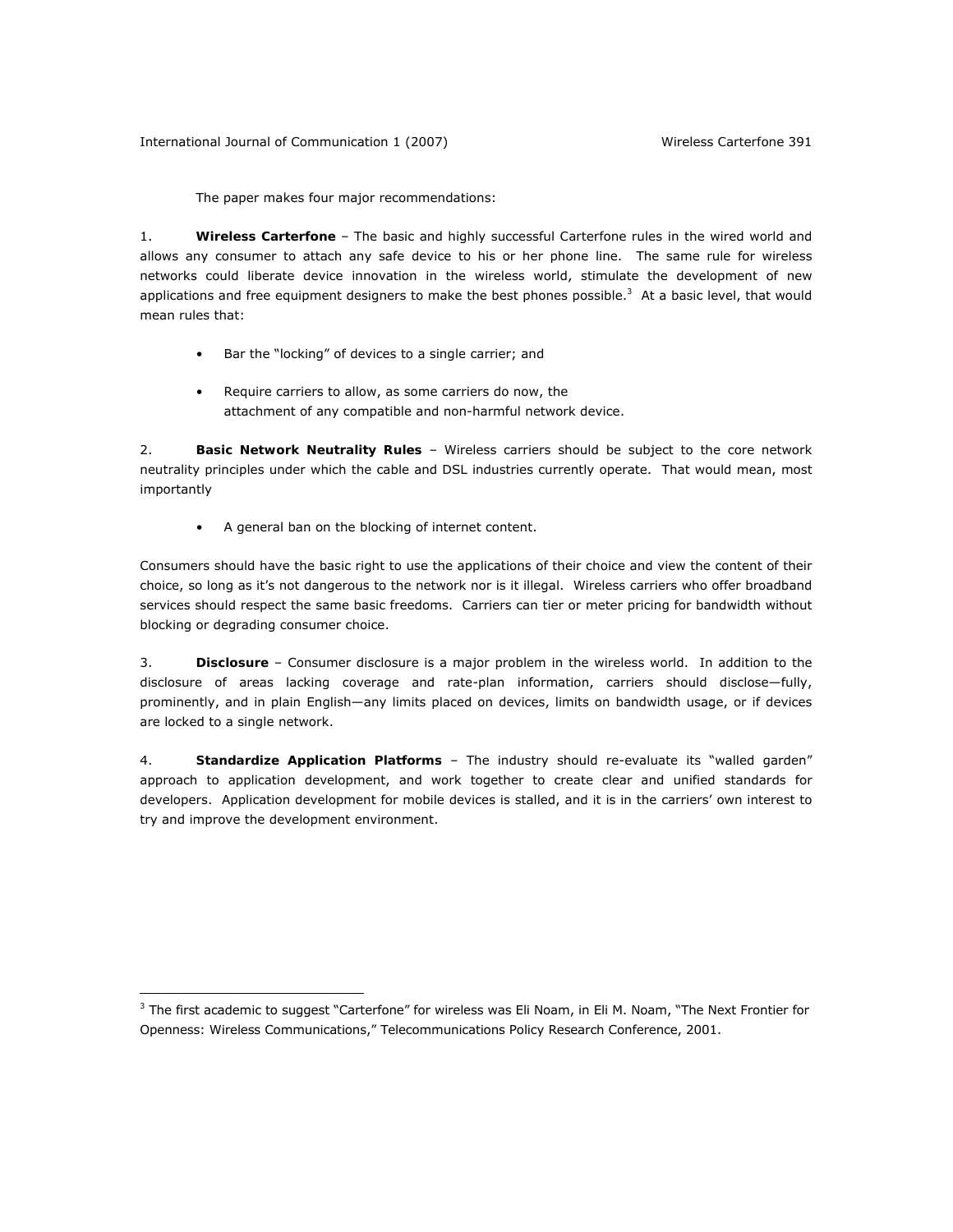# **Part I: The State of Wireless**

# **1. Introduction to the U.S. Wireless Industry**

In Washington, D.C., the wireless world is sometimes described as a nirvana for consumers brought on by competition and enlightened government policy. Relative to its history, the state of the wireless industry is greatly improved.<sup>4</sup> For years, the Federal Government placed severe limits on competition in wireless telephony. However, since the 1990s, when the Federal Communications Commission began to auction wireless spectrum suitable for telephones and other devices, wireless telephony has taken off. A decade later, the industry is no longer an infant. As mobile platforms mature, and as consumer markets reach saturation, the state of the wireless world warrants greater scrutiny.

The American wireless industry is a classic example of an information platform economy.





<sup>4</sup> *See* Jonathan Nuechterlein & Phil Weiser, *Digital Crossroads*, Ch. 8, 2005.

<sup>&</sup>lt;sup>5</sup> The sources of the revenues in the diagram are approximate, and come from multiple sources, including eMarketer, September 2006, and the CTIA-Wireless Association website (www.ctia.org).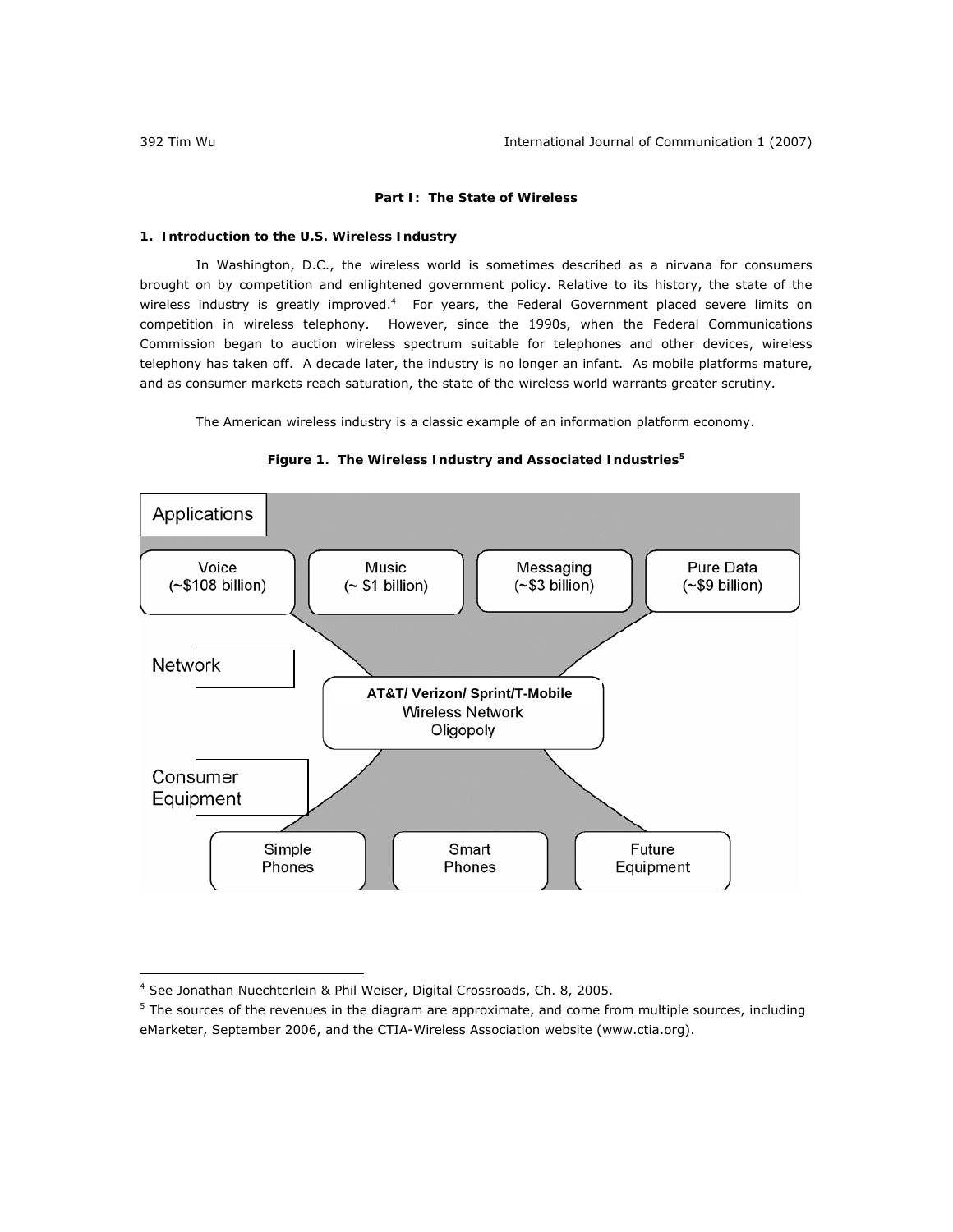Today, most discussion of the wireless industry is focused on the degree of competition *between* carriers—the horizontal competition within the carrier market, represented as the "Network" layer in

Figure 1. The FCC has done important work in this area since the 1990s. The rise of spectrum auctions, the initial imposition of spectrum caps (since repealed), and the number portability rules are important landmarks that have intensified intra-industry competition.<sup>6</sup>

Much less attention has been paid to a different issue: the impact of carrier practices on the vertical markets touched by the wireless industry and its spectrum-based oligopoly—in other words, the effects of the wireless oligopoly on the equipment and application markets, and consequently on consumers. This paper is primarily focused, therefore, on the impact of carrier market power not on intercarrier competition, but on the markets affected by the carriers – the device and application markets.

But first a threshold question – if there exists oligopoly competition between the carriers at a horizontal layer, is there any room for concerns regarding vertical markets? Members of the incumbent industries argue, "no," stating that the oligopoly structure of the wireless market makes scrutiny unnecessary, because any anti-competitive or anti-consumer behavior will be self-correcting. In the words of AT&T spokesman Mark Siegel, "this is a fiercely competitive industry" and any vertical concerns are a "red herring." Since there is no single cell phone monopoly, the argument goes, attention to these issues is unwarranted.<sup>7</sup>

That the carriers make this argument is not surprising, but bald assertions that the industry is "competitive" cannot be the end of all scrutiny in this area. Most network industries, perhaps unavoidably, tend toward domination by a few firms, and the wireless industry is no exception. It is worth pointing out the obvious: that the industry is highly concentrated by any statistical measure. While there are numerous studies of mobile industry concentration, since consolidation in the mid-2000s few find HHIs of less than 2000, and some have reported mean HHIs as high as 6000, or higher levels of concentration than before regulation limited competition to two firms.<sup>8</sup> As a reminder, the United States Justice Department considers any industry with an HHI over 1800 to be "highly concentrated."

Second, the carrier market is not the open market it is optimistically described as. While entry is not impossible, all agree that under current conditions, it requires multi-billion dollar investments. The consequence is a spectrum-based oligopoly, not the "fiercely competitive" market that is sometimes portrayed. The wireless market may be competitive by the standards of the telecommunications industry

- <sup>7</sup> Mark Siegel quoted in Charles Babbington, "A Call to Let Your Phone Loose— Telecom's New Battleground: Carriers' Proprietary Controls," *Washington Post*, February 9, 2007, available at: http://www.washingtonpost.com/wp-dyn/content/article/2007/02/08/AR2007020802169.html.
- <sup>8</sup> See, e.g., Marius Schwartz & Federico Mini, Hanging Up on Carterfone: The Economic Case Against

<sup>6</sup> *See* Nuechterlein & Weiser, *supra* note 4, Ch. 8.

Access Regulation in Mobile Wireless, Appendix A Paper released May 2, 2007 (HHI of 2716); Jeremy T. Fox, Consolidation in the Wireless Phone Industry, NET Institute Working Paper 05-13 (finding population weighted mean HHI of over 6000).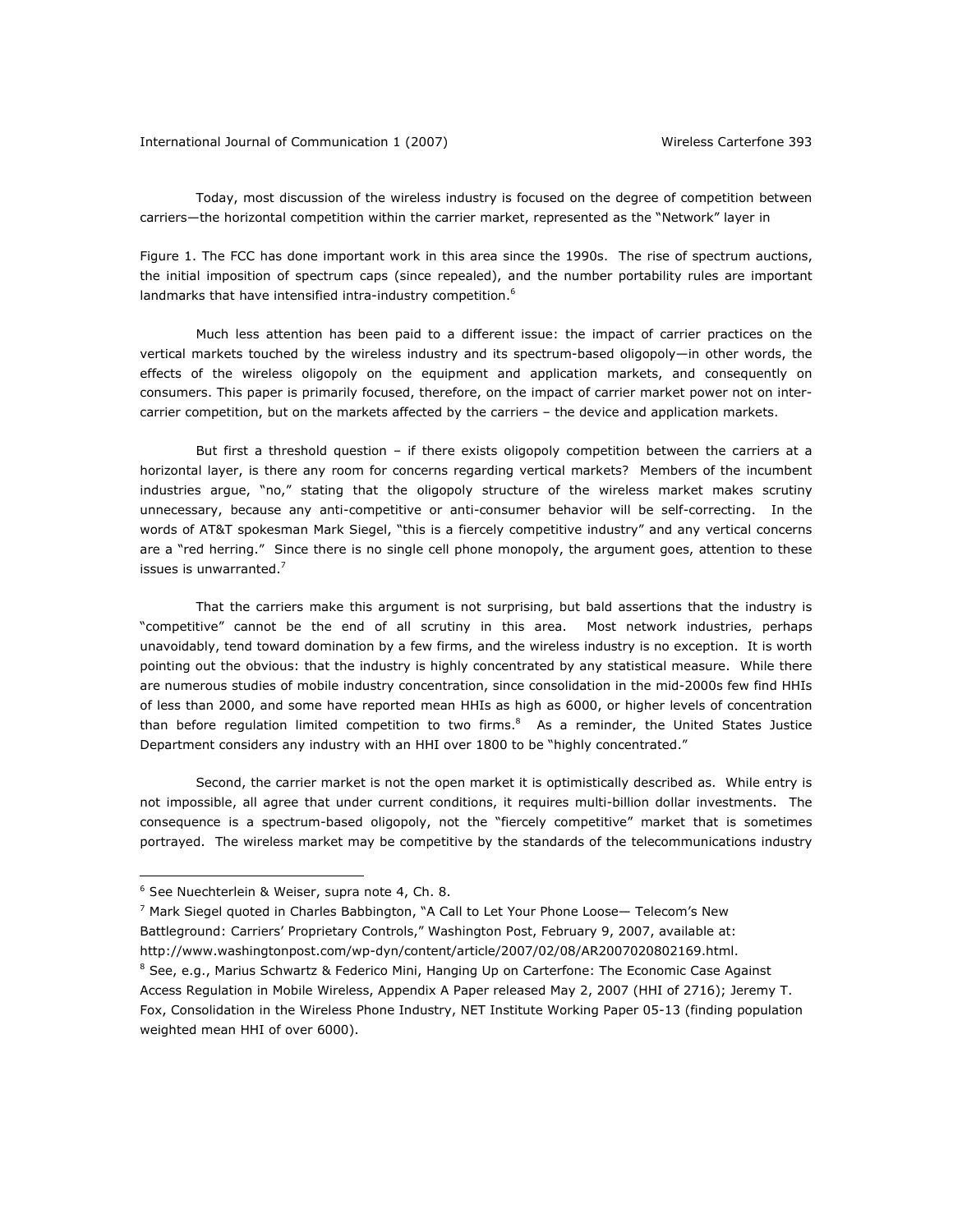and regulated industries like energy generation. But the U.S. wireless market is nothing like the market for blue jeans or vodka, and it is a mistake to so pretend. $9$ 

Third, the behavior of the carriers is itself evidence of market power and refutes the argument that oligopoly competition is a cure-all. The carriers have the power, and exercise it, to decide what products enter the market and in what form. The fact that the carriers are able to control entry into vertical markets suggests that they wield market power. Variation in carrier practice is limited, and the practices documented in this paper are of manifest concern for consumers and for innovation in the markets adjacent to the carriers.

If it is accepted that the wireless industry warrants attention, several important justifications are usually raised for the industry's practices. It is often asserted that industry practices are made necessary by spectrum scarcity and the need to maintain network security. These arguments are important—no one wants a world of calls that never go through, or widespread identity theft practiced through cell networks. Yet these arguments cannot be accepted as blanket justification for any and all carrier practices.<sup>10</sup> Just as the network security and quality claims made by AT&T for much of the 20th century were eventually questioned, the claims made by the mobile carriers today must be examined far more closely.

The historic parallel is instructive. Wired voice telephone networks had more or less reached their full potential under AT&T by the 1960s. To reach the next stage, the most important steps were not technological but what "deregulatory," in the language of the day—destroying impediments created by AT&T that restricted innovation and competition. As Eli Noam writes, "in almost all other fields of communications the U.S. is heavily dominant. Why not in mobile wireless? The one different variable is policy."<sup>11</sup> To reach the "next stage" in wireless communications, the most important step may be opening the networks to true competitive entry. This paper specifies how that could happen.

## **Part II: Carrier Practices**

For various reasons, discussed in Part IV, the oligopoly of carriers, using their power over the public spectrum, are disabling features or paths of development that might be attractive to consumers. We now turn to a more detailed look at carrier practices. We examine four areas: (1) network attachments, (2) product design and feature crippling, (3) data-service discrimination, and (4) application development.

 $9$  It is impossible to summarize the vast field of work on imperfect competition under conditions of oligopoly. For a recent work summarizing many of the main ideas, *see*: Xavier Vives, *Oligopoly Pricing: Old Ideas and New Tools*, MIT Press, 2000.

<sup>&</sup>lt;sup>10</sup> Jonathan Zittrain, *The Future of the Internet and How to Stop It*, forthcoming from Penguin and Yale Univesity Press, 2007.

<sup>11</sup> Noam, *supra* note 3.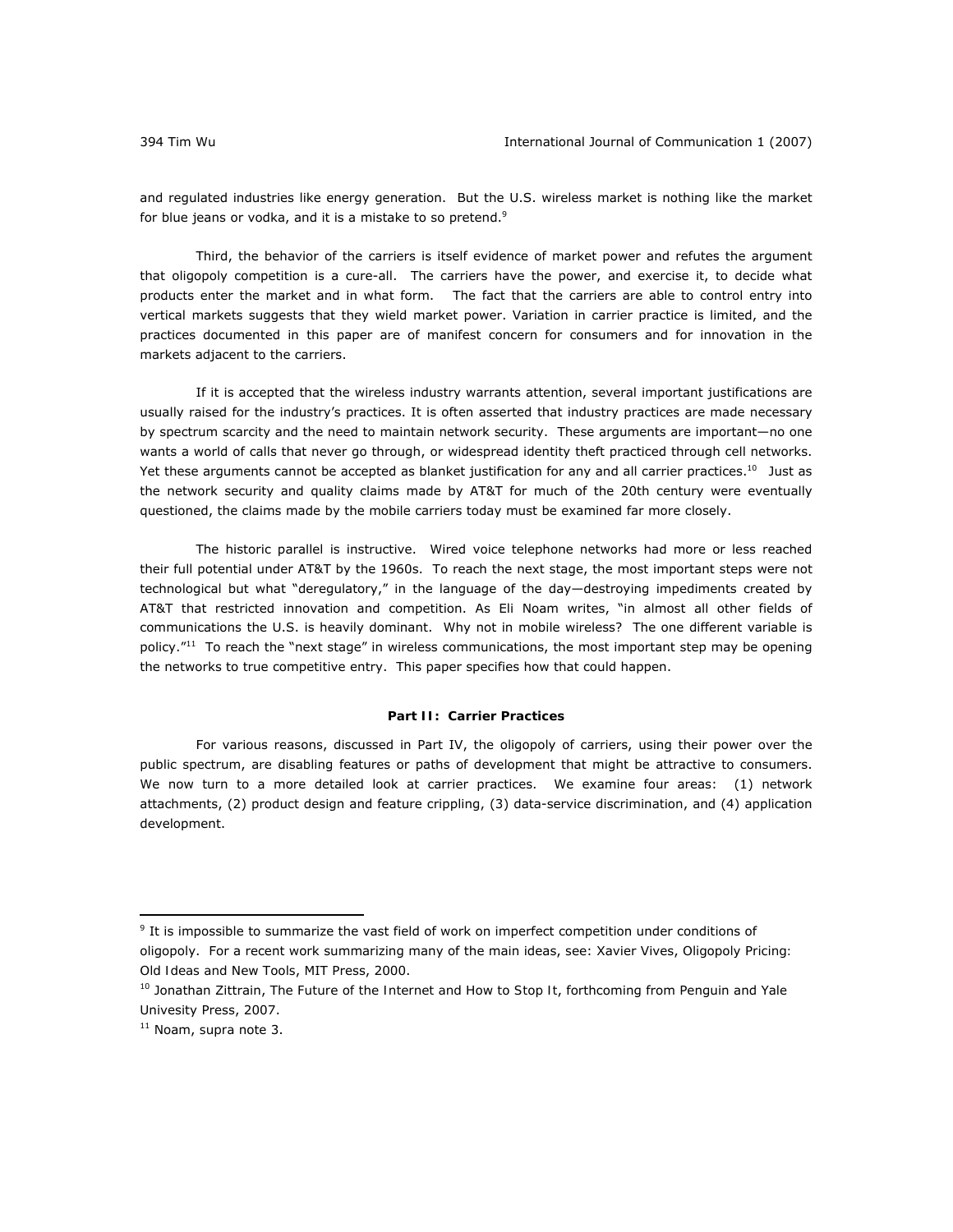International Journal of Communication 1 (2007) Wireless *Carterfone* 395



**Figure 2. Apple's iPhone** 

 $\overline{a}$ 

## **1. The Right to Attach –** *Carterfone* **Principles**

In 2007, Apple launched the iPhone—its first foray into the world of wireless voice. The iPhone (Figure 2) is beautiful and innovative in design. But it also came with various limitations. Most importantly, to the surprise of many, the iPhone only works on the network of a single carrier, AT&T Wireless. The hundreds of millions of consumers who are not AT&T Wireless customers could not make use of the iPhone unless they become AT&T customers. The question is, why? Why can't you just buy a cell phone and use it on any network, like a normal phone?

One reason is the lack, in the wireless world, of basic network attachment rules. Thanks to FCC rules dating from the 1960s and 1970s, usually referred to as *Carterfone* rules, when it comes to wireline telephones, consumers have the right to

attach whichever devices they want to their phone lines. That right is made possible by the standard "telephone jack." If Apple wanted to build a wireline telephone, it would build one that could plug into the standard household phone jack. It could sell the device directly to consumers—and it would work whether they bought their phone service from AT&T, Verizon or any of hundreds of smaller telcos.

The standardized telephone interface has proved essential to competition in the wireline space. To understand its importance, we must examine where it came from. For much of the 20th century until the 1970s, the AT&T monopoly barred consumers from attaching anything but a Bell telephone to their network. AT&T had a rule (a tariff $12$ ), which stated,

No equipment, apparatus, circuit, or device not furnished by the telephone company shall be attached to or connected with the facilities furnished by the telephone company, physically, by induction or otherwise. $^{13}$ 

That rule, unsurprisingly, suppressed most competition and innovation in the making of telephones. A slow change began in 1948, when a company named "Hush-a-Phone" challenged AT&T's rule. AT&T had banned the use of a small device (shown in Figure 3) designed to keep phone calls quiet and private. Hush-a-Phone challenged the tariff at the FCC as "unreasonable."

 $12$  Pursuant to §203(a) of the 1934 Telecommunications Act, AT&T had the right to file tariffs showing charges for its phone service, and also "classifications, practices, and regulations affecting" its phone service.

<sup>&</sup>lt;sup>13</sup> See "Use of the Carterfone Device in Message Toll Tel. Serv.," 13 F.C.C.2d 420, 1968.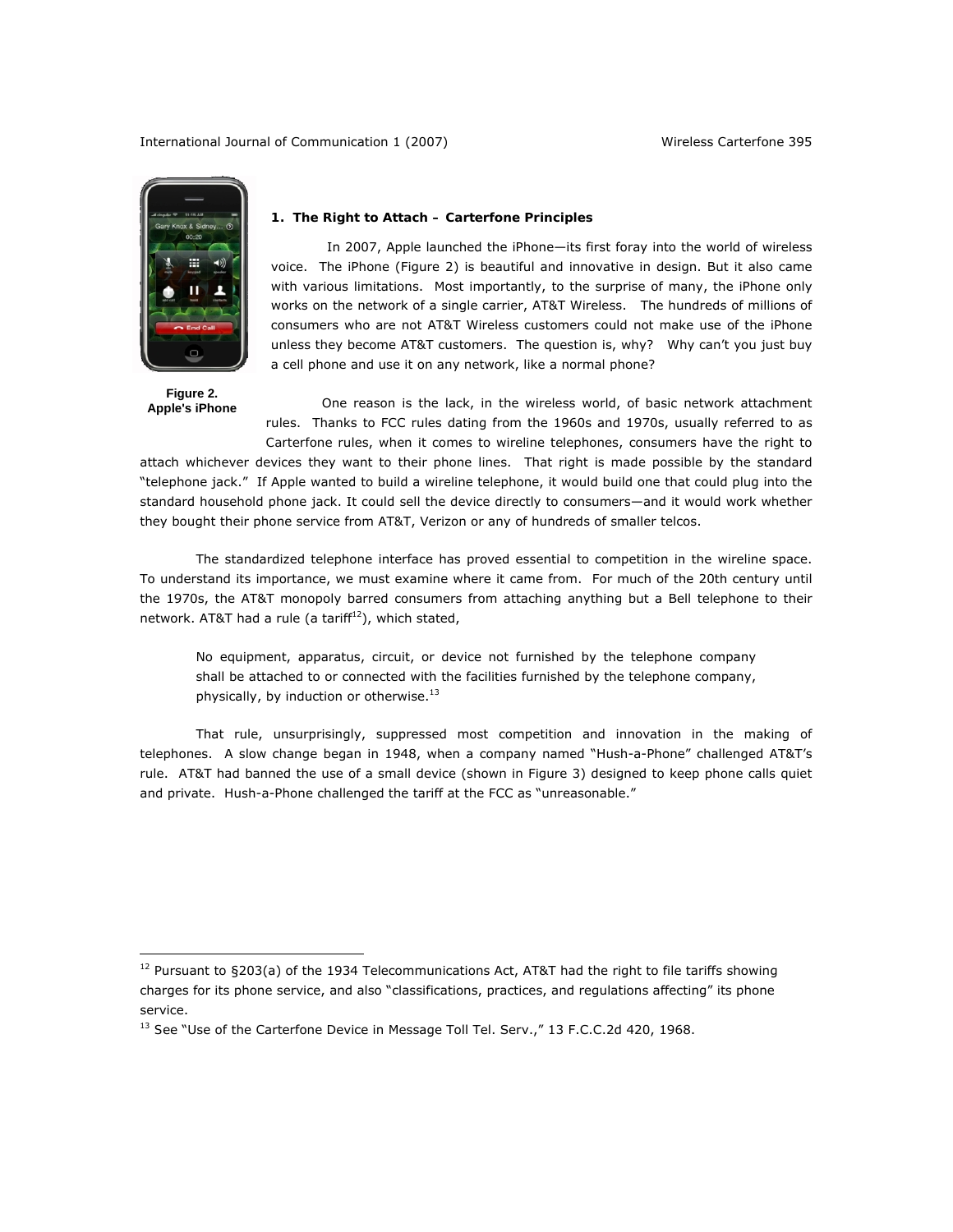# **Figure 3. Hush-a-Phone Advertisement**



In litigation, AT&T argued that:

It would be extremely difficult to furnish 'good' telephone service if telephone users were free to attach to the equipment, or use with it, all of the numerous kinds of foreign attachments that are marketed by persons who have no responsibility for the quality of telephone service but are primarily interested in exploiting their products.<sup>14</sup>





After eight years of litigation, the D.C. Circuit Court of Appeals ordered AT&T to allow consumers to attach the Hush-A-Phone to their handsets. The court said that the subscriber has the "right reasonably to use his telephone in ways which are privately beneficial without being publicly detrimental."<sup>15</sup> Subsequent to this ruling, through the 1960s and 1970s, the FCC progressively deregulated network attachments—ordering the local phone companies to allow users to connect any devices that complied with a set of basic rules. These principles are often referred to as the *Carterfone* principles, after the 1968 case by that name.

<sup>14</sup> *See* "In the Matter of Hush-A-Phone Corp. et al*.,* Decision," 20 FCC 391, 415, 1955.

<sup>15</sup> Hush-a-Phone *v.* United States, 238 F.2d 266, 1956.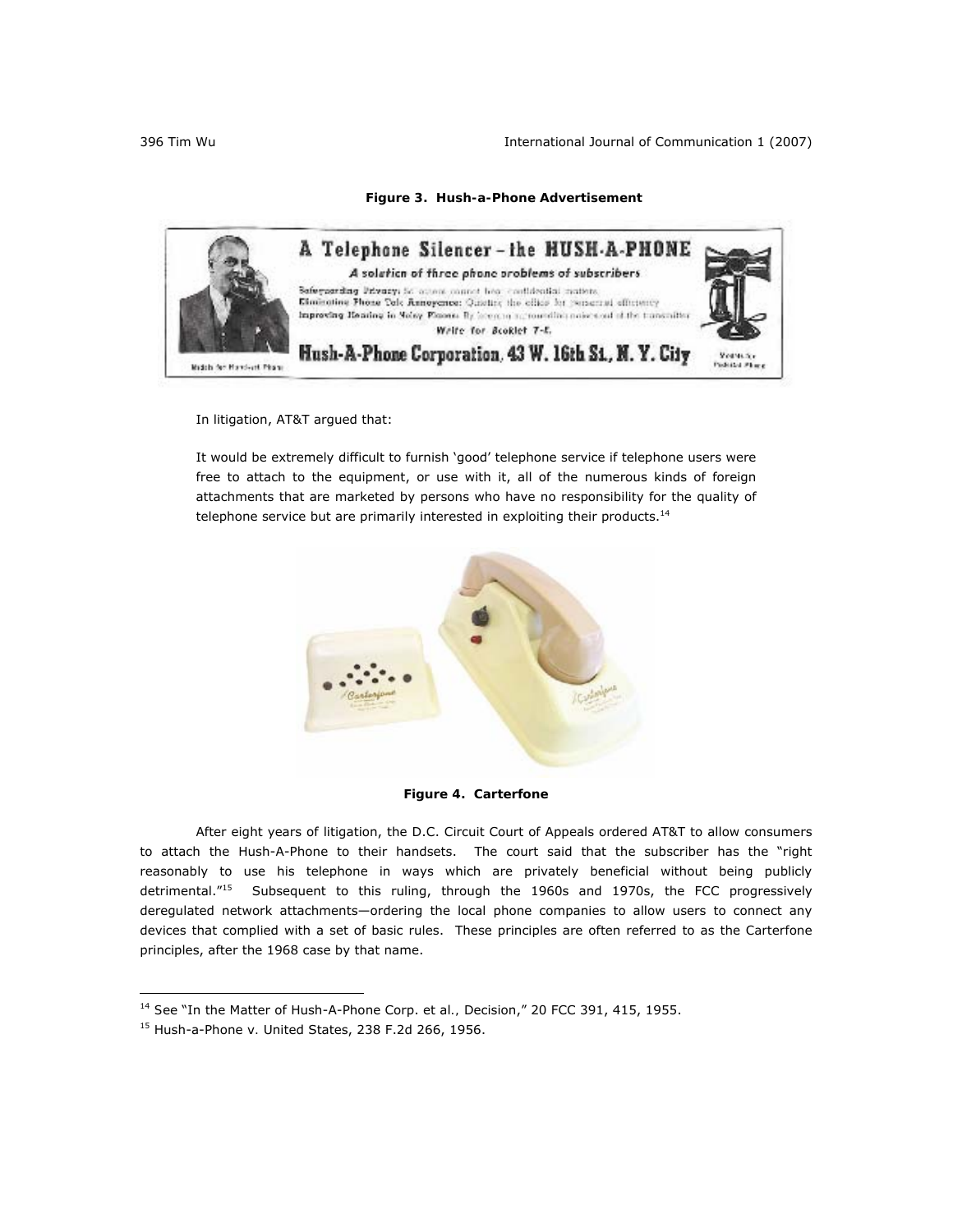## International Journal of Communication 1 (2007) Wireless *Carterfone* 397

In the *Carterfone* case, AT&T wanted to prohibit the use of the "Carterfone," a device that facilitated communication between a mobile radio and a telephone. AT&T again argued that control over all equipment on the network was necessary for the telephone system to function properly. As AT&T described in an advertisement, "It takes a totally unified system to make it all work. One system. AT&T."

Despite these arguments, the FCC in *Carterfone* struck down AT&T's rule as "unduly discriminatory." Importantly, the FCC rejected arguments made by AT&T that suggested control over all equipment on the network was necessary for the telephone system to function properly.<sup>16</sup> Full realization of the modularity rule implicit in *Carterfone* took until the late-1970s, but few doubt the historic importance of the decision. $17$ 

The 1968 *Carterfone* right to attach devices to home networks is perhaps the fundamental consumer right in telecom, and indeed its consequences have been historic. The attachment right is broadly celebrated by policy analysts of every ideological persuasion, who recognize the *Carterfone* principle as a central tenet of a competitive telecommunications policy. However, as described below, AT&T's wireless descendants have shown an interest in resurrecting, one way or another, the pre-*Carterfone* rule.

The *Carterfone* principle has had enormous consequences not only in telecommunications policy, but for the economic prosperity of the United States. The ability to build a device to a standardized network interface (best known to Americans by the standard U.S. phone plug, known as an RJ-11) gave birth to a new market in home and business telecommunications equipment. That led, predictably, to competition in the phone market. But it also led, unpredictably, to other innovations. Those have included mass consumer versions of the fax machine, the answering machine, and, perhaps most importantly, the modem. Arguably, the FCC's rules on network attachments—now known as the Part 68 rules—have been the most successful in its history. In addition to fax and answering machine, openly available modems became the anchor of the mass popularization of the Internet in the 1990s. As one observer put it, without *Carterfone*, "the development and broad popularization of the Internet also would not have occurred as it did. The key point of *Carterfone* is that it eliminated an innovation bottleneck in the form of the phone company."<sup>18</sup>

*Carterfone* is an important innovation policy. It drives decentralized innovation: any company or even individual can build to the standards of the phone system, without gaining the permission of the phone company.19 But in the wireless world, the *Carterfone* rule has not been applied. Instead, like in the

 $\overline{a}$ 

<sup>18</sup> Comments of the Center for Technology and Democracy, "In re: Joint Petition for Rulemaking to Resolve Various Outstanding Issues Concerning the Implementation of the Communications Assistance for Law Enforcement," April 12, 2004.

<sup>16</sup> *See* "Use of the Carterfone Device in Message Toll Tel. Serv.," 13 F.C.C.2d 420.

<sup>17</sup> For more on the process from "Carterfone" to a full network attachment right, *see* Glen Robinson, "The Titanic Remembered: AT&T and The Changing World Of Telecommunications" 5 *Yale J. on Reg.* 517, 521-23, 1988.

<sup>19</sup> *See* Mark Lemley & Lawrence Lessig, "The End of End-to-End: Preserving the Architecture of the Internet in the Broadband Era," 48 *UCLA L. Rev.* 925, 2001.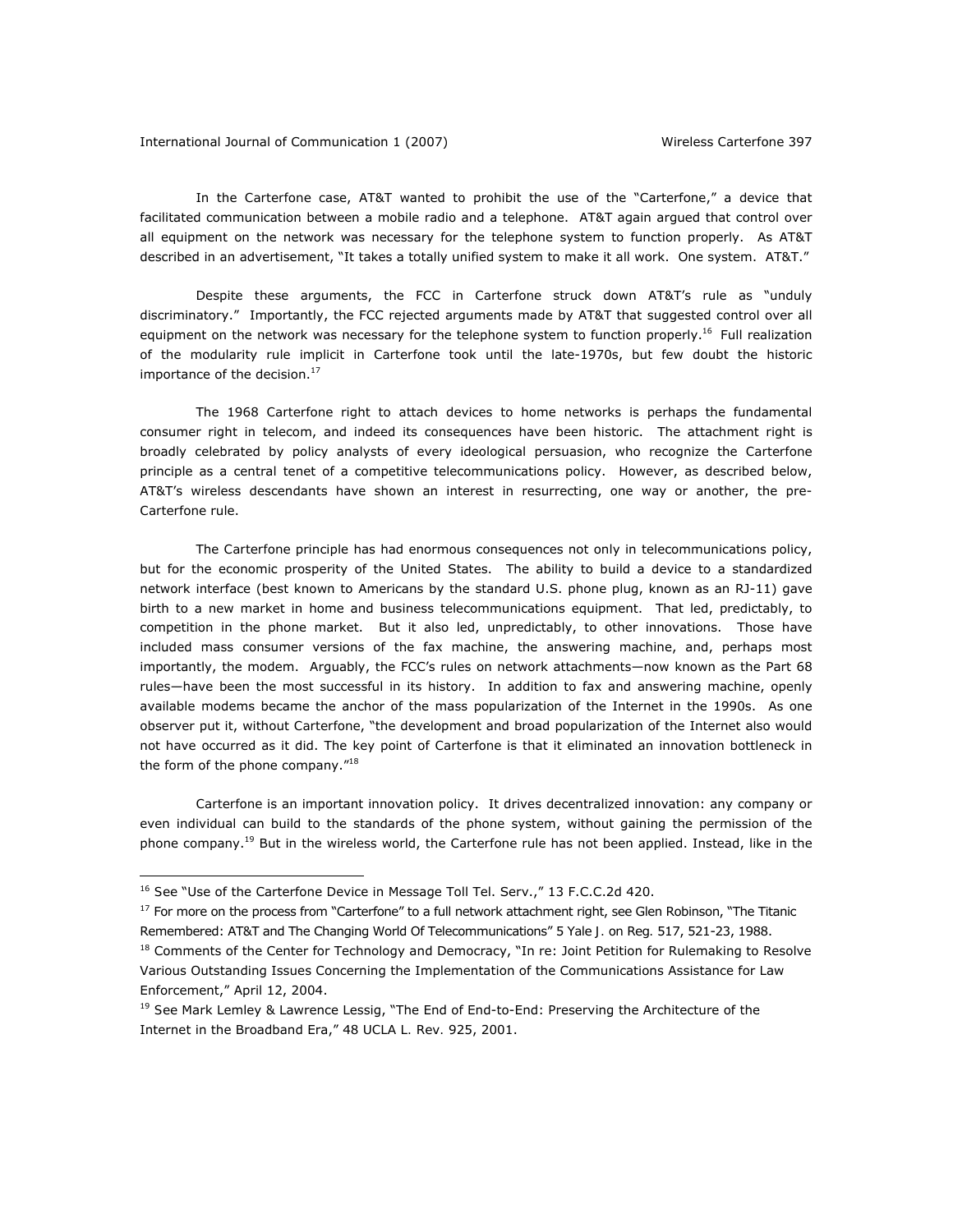pre-*Carterfone* world, innovative companies must seek the permission and cooperation of the carrier oligopoly.

Consequently, the market for consumer devices is unusual and distorted. As one developer put it, "You just can't sell in this market like you do in others. The carriers have ultimate control over what products reach the market. If they don't like what you're doing, that's too bad." $2^{\circ}$ 

## **Current Barriers to Attachment and Marketing**

American equipment manufacturers are used to Internet connections and telephone lines that are "plug and play." A firm can design equipment, create whatever features it thinks best, and sell to consumers directly.

In contrast, today, it is *de facto* necessary to obtain the permission of the carrier to market a wireless device in the United States. That fact creates an important bottleneck on innovation and product diversity. To make it to market, any device must "fit" with the business plans of the major carriers.

That has two main consequences. First, the cellular phones widely available in the United States are just a small fraction of the phones available in the world. As Marguerite Reardon of C-Net points out, "even though Nokia introduced roughly 50 new products into the market last year, only a handful were offered by operators in the U.S."<sup>21</sup>

Second, as discussed in subsequent sections, control over attachments has given carriers enormous power over equipment design and over application markets. First, we examine how the carriers control network attachment in the first place.

## **Retail Barriers**

The major American carriers have strong lock on the retail of mobile wireless devices in the United States. According to analyst estimates, between 90% and 95% of cell phones in the United States are sold by the carriers. That is nearly the opposite of other markets: in some markets in Asia, for example, about 80% of cell phones are sold independently of a carrier. $^{22}$ 

The primary reason is well known, and even beloved by consumers: the practice of subsidizing equipment purchases with subscription fees. As Elliot Drucker writes in *Wireless Week*, "by far the biggest

21 Marguerite Reardon, "Will 'unlocked cell phones' free consumers?" *CNET News.com*, January 24, 2007, available at: http://news.com.com/Will+unlocked+cell+phones+free+consumers/2100-1039\_3- 6152735.html?tag=st.prev.

<sup>&</sup>lt;sup>20</sup> Many of the application and equipment developers interviewed for this report requested anonymity, for fear of retaliation. For that reason, some of the sources relied upon cannot be disclosed.

<sup>22</sup> *Ibid.*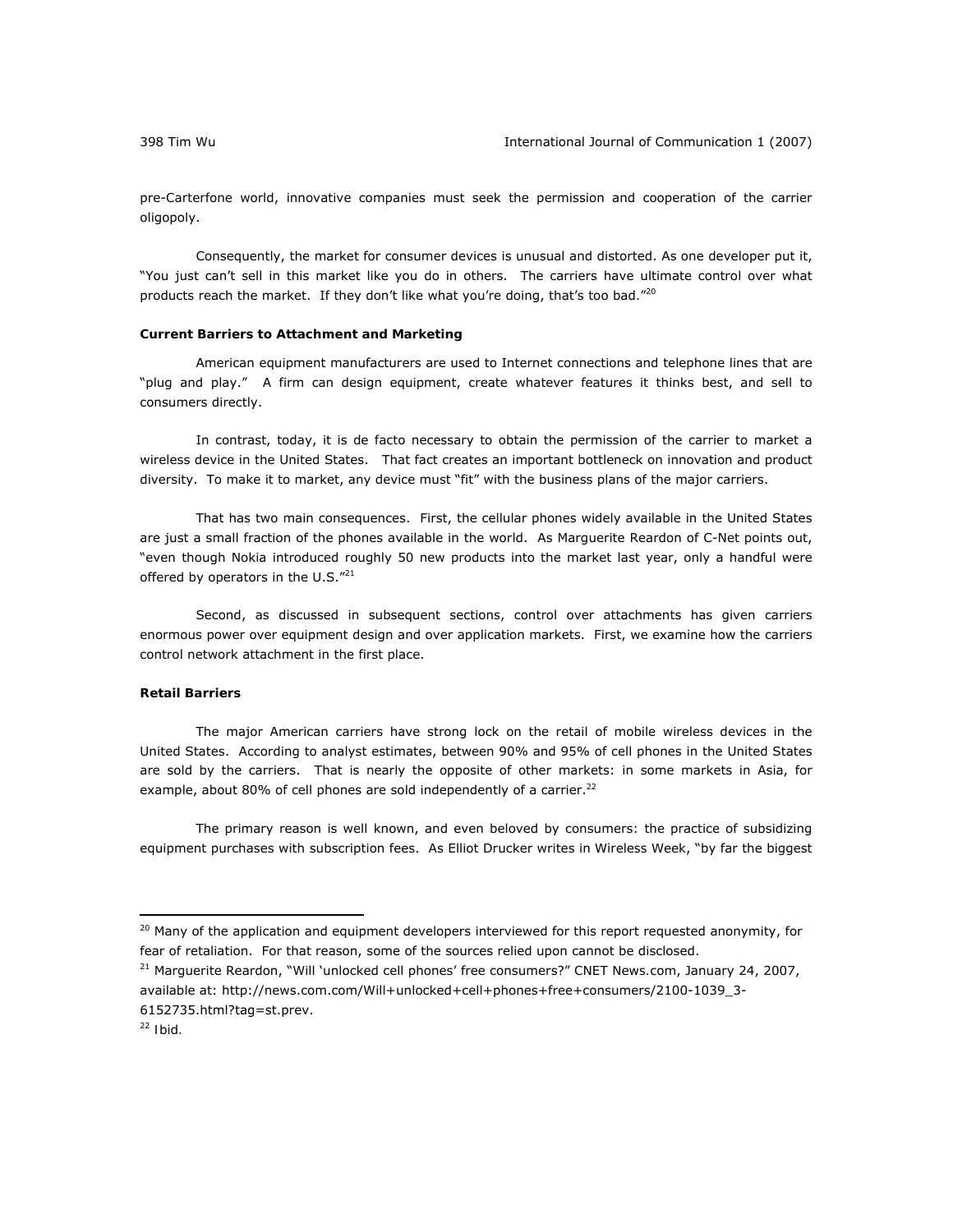impediment to commercialization of innovative wireless data products and services lies in the way mobile handsets are distributed in the U.S. market."<sup>23</sup>

As the main carriers collect a monthly fee from consumers, they are in a unique position to collect the price of the telephone or smartphone over a long period. In effect, they can sell telephones on a "buy-now-pay-later" basis, like an installment plan, as opposed to a lump sum purchase. Typically, a provider like T-Mobile or AT&T will advertise and sell a phone for \$99-\$199 that retails without subsidies for \$300-\$600. They consequently collect the full cost of the telephone through higher monthly billing, spread over their entire customer base. The higher fees charged to recover the price of the telephone subsidy program are not indicated on phone bills. Since many consumers spend more than \$1,000 a year for mobile service, collecting the wholesale price of the telephones through subscription fees is practical.

As many sources we interviewed suggest, the subsidy makes trying to sell phones through nonaffiliated retailers a losing proposition. As one equipment developer explained, "we always hated it, but if you want to move the needle, you have one choice, and that's selling through the carriers." It is possible to buy handsets from unaffiliated vendors in the United States, but they cost far more because of the lack of the subsidy.

This paper does not take a position on the interesting question of whether phone subsidies, longterm contracts and other retail practices are practices that mandates the attention of the antitrust law.<sup>24</sup> But the effect of retail practices on equipment markets and application markets is undeniable. As the only significant channel for the purchase of mobile devices, the carriers can and do reserve the power to decide what devices will "make it" to the U.S. market.

# **Technical Barriers**

 $\overline{a}$ 

In the United States, carriers rely on two distinct main standards-GSM and CDMA.<sup>25</sup> The CDMA carriers (Verizon and Sprint) have different means of restricting network attachments than the GSM carriers (T-Mobile and AT&T). We shall examine each briefly.

*Approved Phones Only.* "We only allow devices on our network that have been approved," said Jeffrey Nelson, a spokesman for Verizon Wireless.<sup>26</sup> As Nelson confirms, for Verizon Wireless, the largest CDMA carrier in the United States, only devices specifically approved by the company work on its networks. Technically, how is this accomplished? For CDMA carriers, every device that connects to the

<sup>23</sup> Elliott Drucker, "Handset Distribution: The Technology "Gatekeeper," *Wireless Week*, July 15, 2005.

<sup>&</sup>lt;sup>24</sup> Note that if the current low upfront prices made possible by subsidies are important to ensure the affordability of phones for consumers, telephones could be sold on an installment plan, with repayment processed automatically through billing.

<sup>&</sup>lt;sup>25</sup> GSM stands for the Global System for Mobile Communications and is the world's most popular standard. CDMA stands for Code Division Multiple Access and is used mainly in the United States, South America and Korea.

<sup>26</sup> Reardon, *supra* note 21.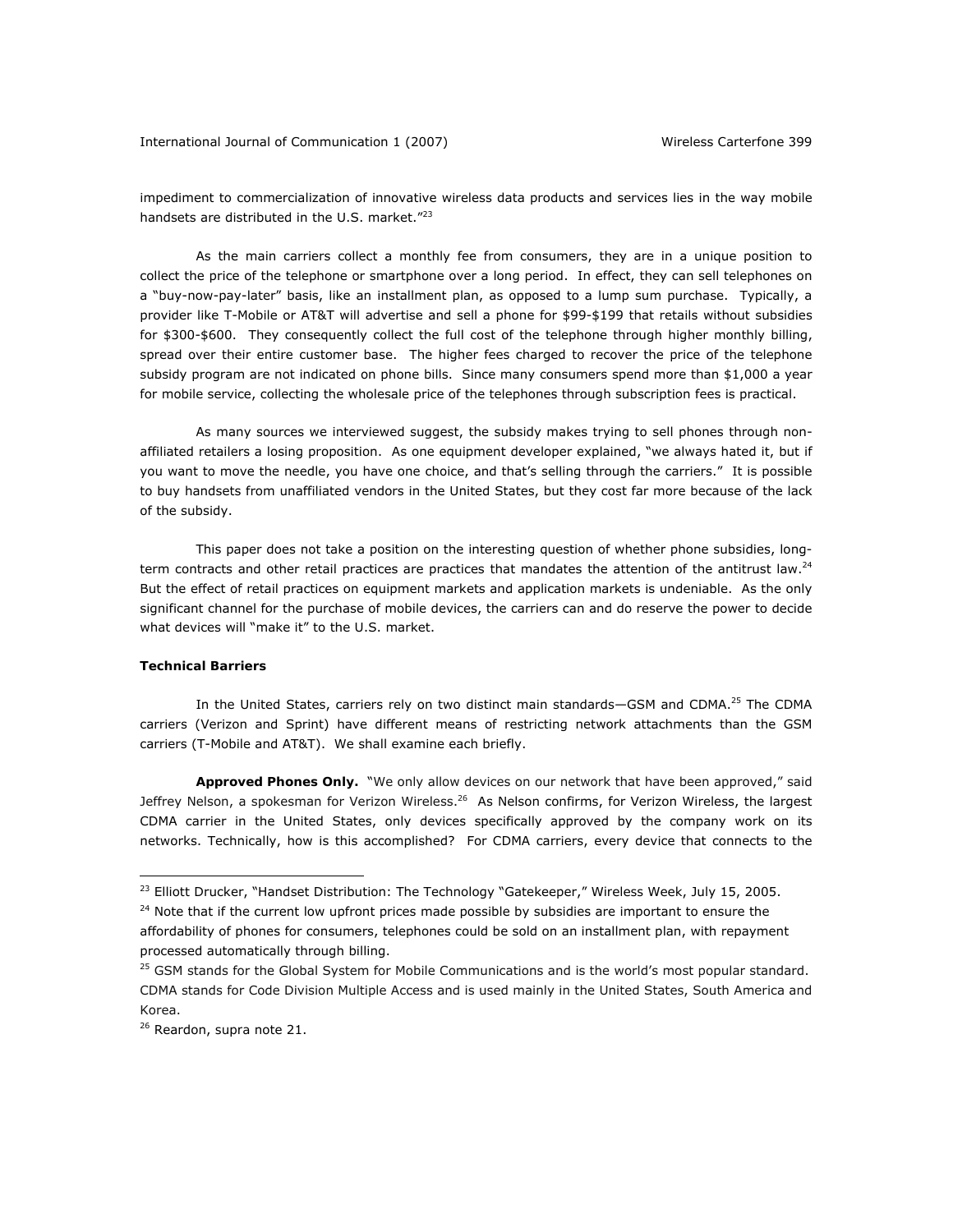network must have an approved ID number—an ESN (electronic serial number) or, more recently, an MEID (mobile equipment ID). The practice of Verizon Wireless is to block telephones that are not sold by Verizon itself.<sup>27</sup> As one Verizon customer representative put it, "all the phones that work are already in our system."

The method of exclusion is a "whitelist" of Verizon phones which, by implication, prevents others from working. Without an approved ID number, telephones not sold by Verizon will not be recognized and cannot be used on the network. This effectively makes Verizon Wireless the gatekeeper of market entry for telephones on their network, like the AT&T of old.

The whitelist is not a matter of technological necessity. Sprint is also a CDMA carrier and its practice is slightly different. Sprint keeps a list of customer ESNs and bars the use of existing ESNs which can be evidence of a "cloned" or stolen telephone. While Sprint "discourages" the use of non-Sprint phones on its network, and will not offer technical support for such phones, it does not block the use of phones on its network as Verizon does. In other words, a consumer who owns his own phone can call Sprint customer service and have his phone activated on the network.

*Phone Locks.* The GSM wireless providers (AT&T and T-Mobile) limit network attachments using a different means: "locking" cell phones, or making them incapable of operating on any network other than theirs. It would be strange to have a car that worked on some roads but not others. However, much of the mobile wireless equipment sold in the United States today, unless modified, will only work on one network, for reasons unrelated to technological necessity.



Locking works as follows. The GSM standard envisions a standardized interface between the phone and wireless service. For that reason, GSM phones carry a Subscriber Identity Module, or SIM card, designed to make it easy for one phone to be used on various networks simply by plugging in new SIM cards. In addition, the SIM system allows consumers to easily switch telephones by moving the SIM card from one phone to another.

**Figure 5. A SIM Card**

 $\overline{a}$ 

The mobile device itself, however, can be designed to recognize and reject certain types of SIM cards based on information carried on the SIM, creating a "lock." There are several varieties of lock: a "service provider lock" simply prevents the phone from being used on anything but the SIM cards of one service provider. A "full lock" prevents the phone from being used with any other SIM card, period. Most, if not all, of the American GSM phones sold by carriers are locked, disabling the utility of the SIM system.

Just as it is possible to lock phones, it is possible to unlock them. Typically, unlocking a phone requires entering a series of codes, and there are companies that specialize in unlocking telephones and reselling them. The U.S. Copyright Office announced in 2006 that telephones may be unlocked without

<sup>&</sup>lt;sup>27</sup> Verizon Customer Service, October 5, 2006.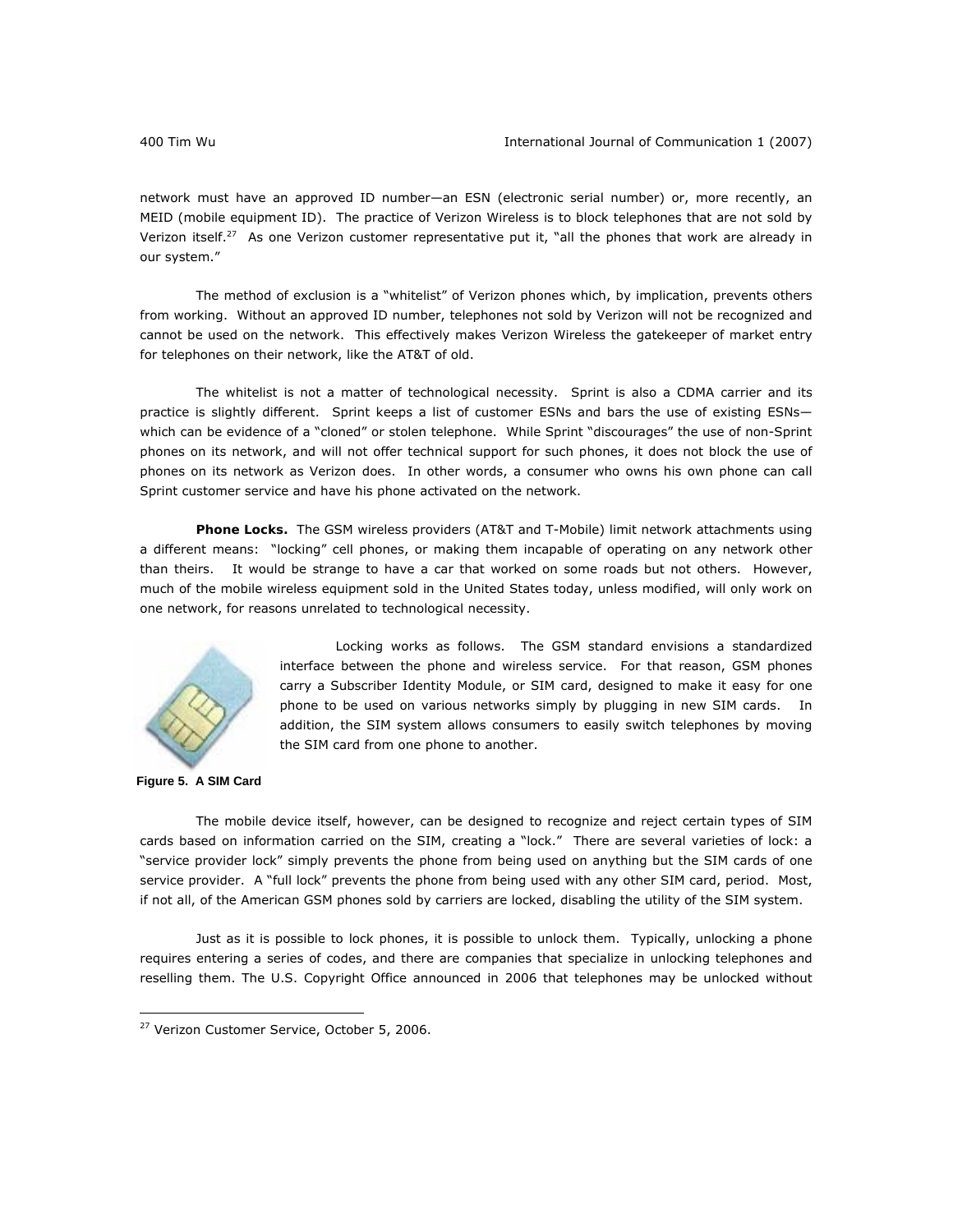violating the anti-circumvention provisions of the copyright laws, though of course the rule does not prevent carriers from locking phones to begin with.<sup>28</sup> The GSM carriers, T-Mobile and AT&T, have been careful not to go too far in absolutely preventing the unlocking of phones, perhaps for fear of regulation. Both firms appear to have a policy of agreeing to unlock telephones, on request, so long as the phone has been owned for three months.

What is important, however, is the status quo. Many or most consumers have no idea what a phone lock is, let alone know how to unlock a phone. New products, like the Apple iPhone, are sent to consumers locked to one network (AT&T, in Apple's case). Consequently—in contrast with much of the rest of the world—American devices are usually locked absent user expertise or knowledge.

◊◊◊

Two sets of consequences flow from the control that carriers exert on the marketing and attaching of mobile devices in the United States. One is a loss of product diversity. As discussed above, of the many mobile devices sold even by major providers like Nokia and Motorola, only a fraction effectively make it to the U.S. market. The bottleneck also deters other potential market entrants.

The second set of consequences of the carrier bottleneck on the device market is in product design, an issue to which we now turn.

## **2. Coercive Product Design and Crippled Phones**

 $\overline{a}$ 

As a condition of network access, American wireless carriers play an active role in controlling the design of mobile devices. "We were used to selling PDAs (personal digital assistants). But the wireless market was like night and day. Basically, the carriers have all the power," said the former wireless marketing director of a PDA manufacturer. While they accept that some level of cooperation is necessary, equipment developers complain about two problems: (1) being forced to disable services or features that might be useful to consumers, and (2) being forced to add elements to telephones that the designers do not think are what consumers want.

*Call Timers.* Developers report that carriers have often forced them to remove or limit "call timers" from their phones. Call timers can keep track of the length of individual phone calls, and can also keep track by month, year, or in total. The carriers, reportedly, are concerned that consumers might easily develop an independent and possibly different record of their mobile phone usage. While it is clear that destroying an independent record simplifies billing practices for carriers, it is less clear how that serves the interests of consumers.

*Photo Sharing.* As one developer said, "The first thing you want to do with a photo is get it off your phone [and] email it, right? But the carriers wouldn't let us make it that easy." In the early 2000s,

<sup>&</sup>lt;sup>28</sup> Library of Congress, Copyright Office, "Exemption to Prohibition on Circumvention of Copyright Protection Systems for Access Control Technologies," 71 Federal Register 68472, November 27, 2006.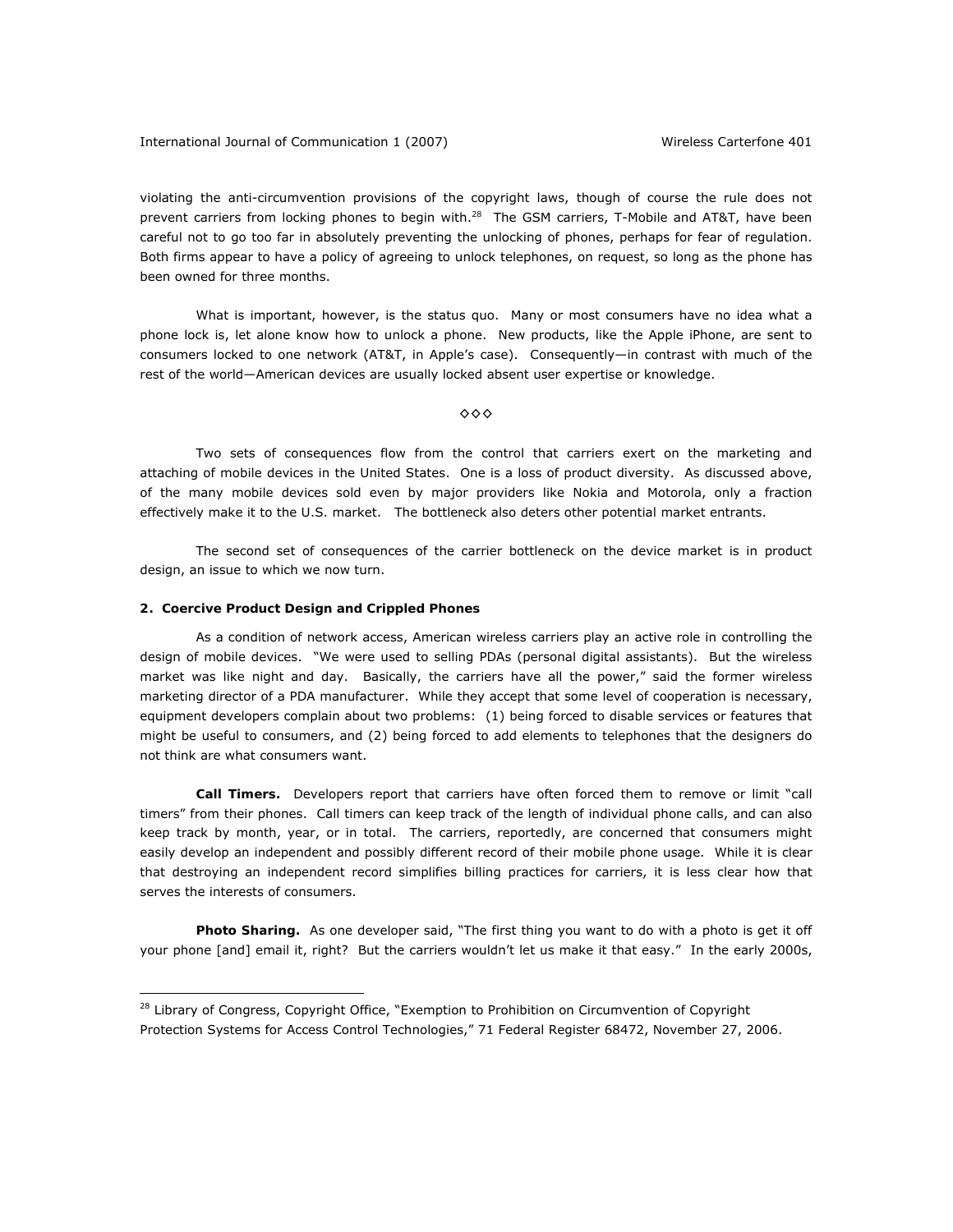when camera capabilities began appearing in telephones, equipment developers and carriers came into conflict.

Developers wanted to make it relatively easy to send a photo to an existing e-mail account, as a product feature. Carriers, conversely, have wanted to channel consumers to paid "photo sharing" sites where, for a monthly fee, consumers could upload their photos and then download them to their computers. While results now depend on the device and carrier, many carriers successfully forced equipment developers to make photo-sharing services the only way to get photos off of a cameraequipped phone.

For example, Sprint's "Picture Mail," Verizon's "Pix Place" and AT&T's MediaNet/MMS services, for prices typically ranging from \$60-\$240 per year, allow consumers to get photos off of their phones and onto a Web "album." An AT&T customer, for example, who wants to get photos off of his/her phone must sign up for three packages: "MediaNet," "Text Messaging" and "Multi-Media Messaging," each of which has affiliated charges. On many phones, the carriers have made it difficult (or sometimes nearimpossible) to get the pictures off of the phones otherwise. That has prompted numerous consumer complaints. As one consumer wrote about Sprint's offering:

so.. wtf i pay \$5/month just for the service and i also the .2/.3 cents/kb for a data transfer?? for every single picture?? wtf kind of bull\*\*\*\* is this?<sup>29</sup>

Consumers also report that Verizon has placed limits on the maximum size of photos that can be uploaded from its phones (300 KB), for reasons that are not always clear. In the words of a Verizon customer:

Verizon's greed hurts its customers…One phone call to Motorola's dedicated V3C support line (800-657-8909, for those who want that number) verified that the problem was Verizon's own limit of 300 Kb on MMS and email attachments — and led to the Motorola tech expressing extreme exasperation that his company was willing to put its products in the hands of customers via a middleman (Verizon) who crippled those products before passing them on...<sup>30</sup>

Whatever the benefits of a photo-sharing service may be generally, it seems hard to see how consumer interests are served by making it harder for consumers to send photos to themselves.

**Bluetooth.** The disabling of Bluetooth functionality has been a major sticking point for many consumers and has even prompted a lawsuit. Bluetooth is a protocol designed for very short-range

<sup>29</sup> *See* post at http://cellphoneforums.net/sprint-pcs/t235449-picture-messaging-wit-sprint.html.

<sup>30</sup> *See* Q Daily News, "Verizon's Greed Hurts its Customers," April 20, 2006, available at: http://q.queso.com/archives/001903.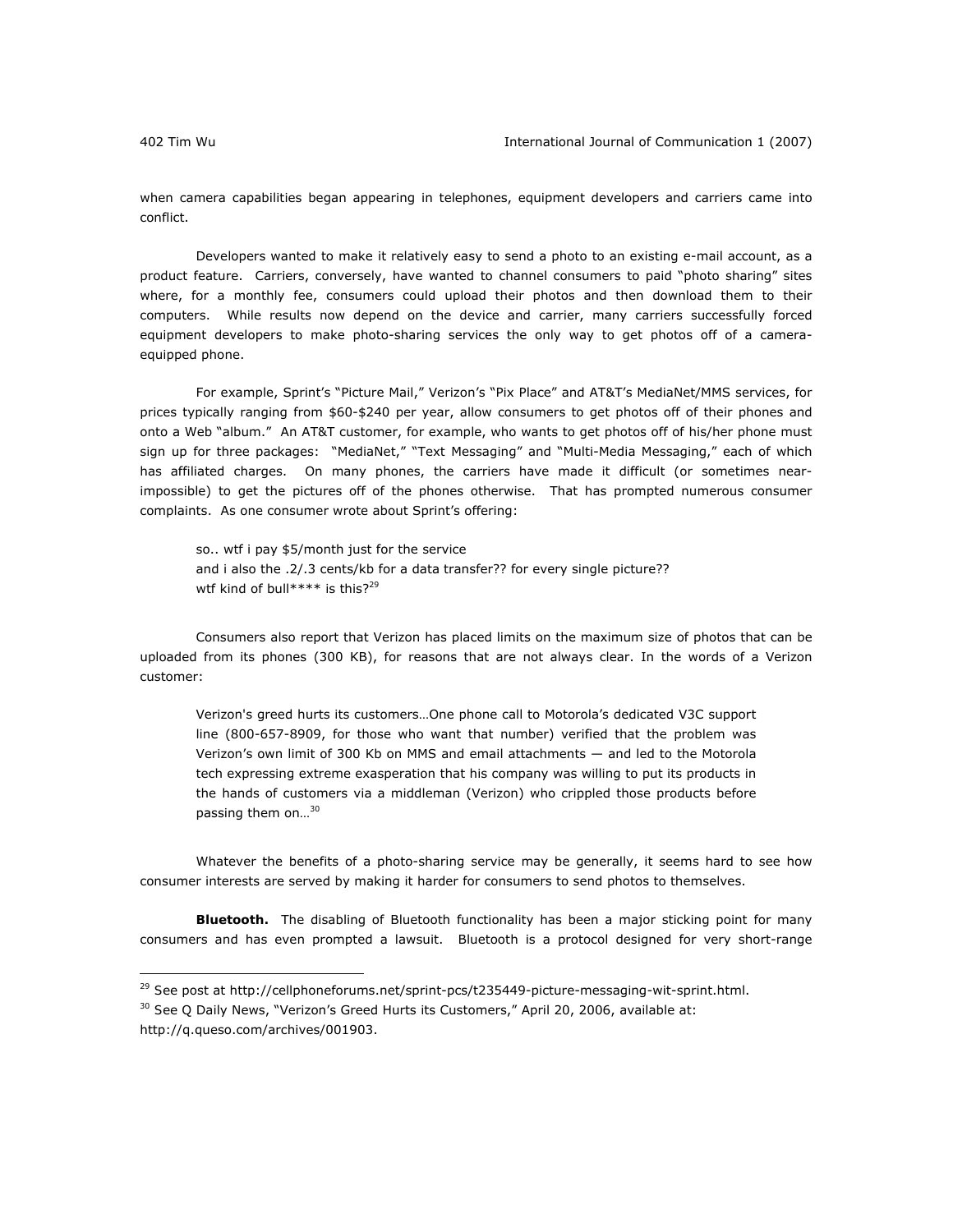personal communications—to allow communications between devices such as PCs, printers, wireless headsets, etc.<sup>31</sup> Obvious uses of the technology might include transferring photos off of camera-phones, printing information from a telephone, backing up address books, or using the mobile phone as a computer modem.

In 2004, Verizon Wireless released the Motorola V710 cell phone, advertising "full" Bluetooth capabilities. (See Figure 6.) However, most of the Bluetooth capabilities were, in fact, disabled. The phone was capable only of recognizing headsets and cooperating with a modem to make dialup calls. In statements and interviews, Verizon Wireless stated that the crippling was necessary for "security" reasons.<sup>32</sup> It later defended the crippling as necessitated by its contracts with various content partners. In response, in 2005, subscribers filed a class action lawsuit in California. Verizon Wireless eventually settled the lawsuit.<sup>33</sup>

Since then, while it hasn't stopped crippling Bluetooth, Verizon and Motorola more clearly indicate the limits of the Bluetooth features on phones. For example, Motorola's "Phone Tools" website states:

If you are a Verizon customer, all multimedia and internet connection features in this software will be disabled due to carrier request. Please contact your service provider for further information.34

In addition to Verizon's practices, which are notable, Sprint and AT&T have also, at various times, disabled various Bluetooth capabilities—particularly on smartphones like the *Treo* line.

It is important to understand the consequences of Bluetooth crippling. Generally speaking, the treatment of Bluetooth features by carriers is inconsistent and mixed, uncertainty which makes it difficult or impossible for developers to create secondary markets based on full Bluetooth capabilities. For example, it would be easy for mobile phones to communicate better with printers so that users can print phone numbers, addresses or photos. However, the unpredictability of Bluetooth capabilities has inhibited the growth of that or similar markets.

 $31$  Bluetooth is specified in the IEEE 802.15.1 Personal Area Network Standard.

<sup>32</sup> *See* "The Motorola v710: Verizon's New Crippled Phone," interview with Brenda Raney by Jonathan A. Zdziarski, reported at: http://www.pencomputing.com/wireless/motorolav710.html.

<sup>33</sup> Opperman *v.* Cellco Partnership, LOS ANGELES SUPERIOR COURT, Case No. BC 326764 NOTICE OF CLASS ACTION SETTLEMENT AND APPROVAL HEARING, Jan. 6, 2005, available at:

http://www.verizonwireless.com/pdfs/v710settlement/Second%20Notice%201-4-06%20FINAL.pdf. <sup>34</sup> www.hellomoto.com.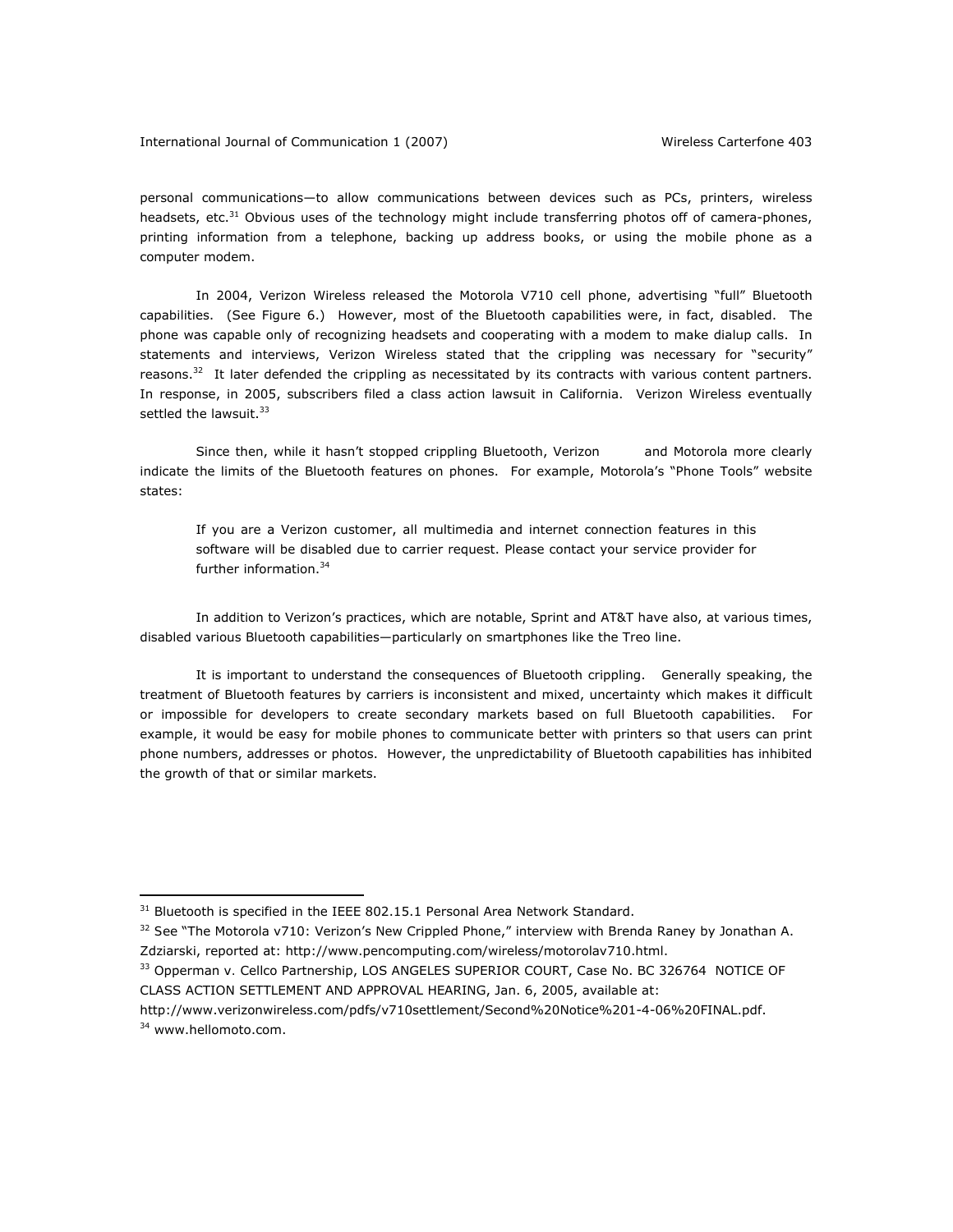*WiFi.* Technologically, cellular phones can incorporate WiFi (802.11b) capabilities for a range of potential uses, from email, to web access, to VoIP, to communicating directly with other devices. While there strong signs of this behavior easing, over the last five years, American wireless carriers have strongly resisted the installation of WiFi capabilities in cellular phones. In some cases, they have forced

equipment manufacturers to manufacture specialized American versions of telephones with all WiFi capabilities crippled.

The Nokia e62/e61 is one example. (See Figure 7.) The Nokia e61 phone is the company's flagship "smartphone"—widely known as its "Blackberry killer." It was released in Europe in the summer of 2006 to enthusiastic reviews. However, in the United States, AT&T is the exclusive vendor of the e62—a crippled version of the e61 that has WiFi and other features removed. In the words of MSN columnist

Gary Krakow: "What some carriers fear most is the e61's ability to handle VoIP calls when you're near a friendly wireless network. That's why we won't see WiFi on the e62."<sup>35</sup> The e61 was not made available.

**Figure 7. Nokia U.S. e62 (e61 sans WiFi)** 

As of 2006, there are "pure" WiFi phones being sold in the United States, such as the Netgear SPH101. But these phones do not work on the cellular networks operated by the commercial wireless carriers. They are WiFi phones only—typically only allowing a user to make phone calls using Skype or other VoIP providers within range of a local area or public WiFi network.



In the United States, as stated, behavior in this area is beginning to change. T-Mobile has made available WiFi with notable exceptions including the Apple iPhone, it is uncommon today to find a WiFi capable cell phone. It is difficult to see how the practice of restricting the sale of WiFi capable phones has been helpful to the American consumer.

# **3. Discrimination in 3G Broadband Services**

Under the general banner of 3G ("Third Generation") services, wireless carriers have begun offering various types of broadband data services using their wireless spectrum. These data services are designed to be used both for smart telephones and personal computers (presumably laptops)

**Figure 8. Netgear SPH101** 

 $\overline{a}$ 

through a data-card (typically a modem card with an embedded antenna that plugs into the computer). GSM and CDMA telephones use different protocols for these data services (such as EVDO and HSDPA). While there are important technical differences, we shall refer to all as 3G wireless broadband services.

<sup>35</sup> Gary Krakow, "Nokia e62: The best smartphone ever?" *MSNBC.com*, August 24, 2006, available at: http://www.msnbc.msn.com/id/14456766/.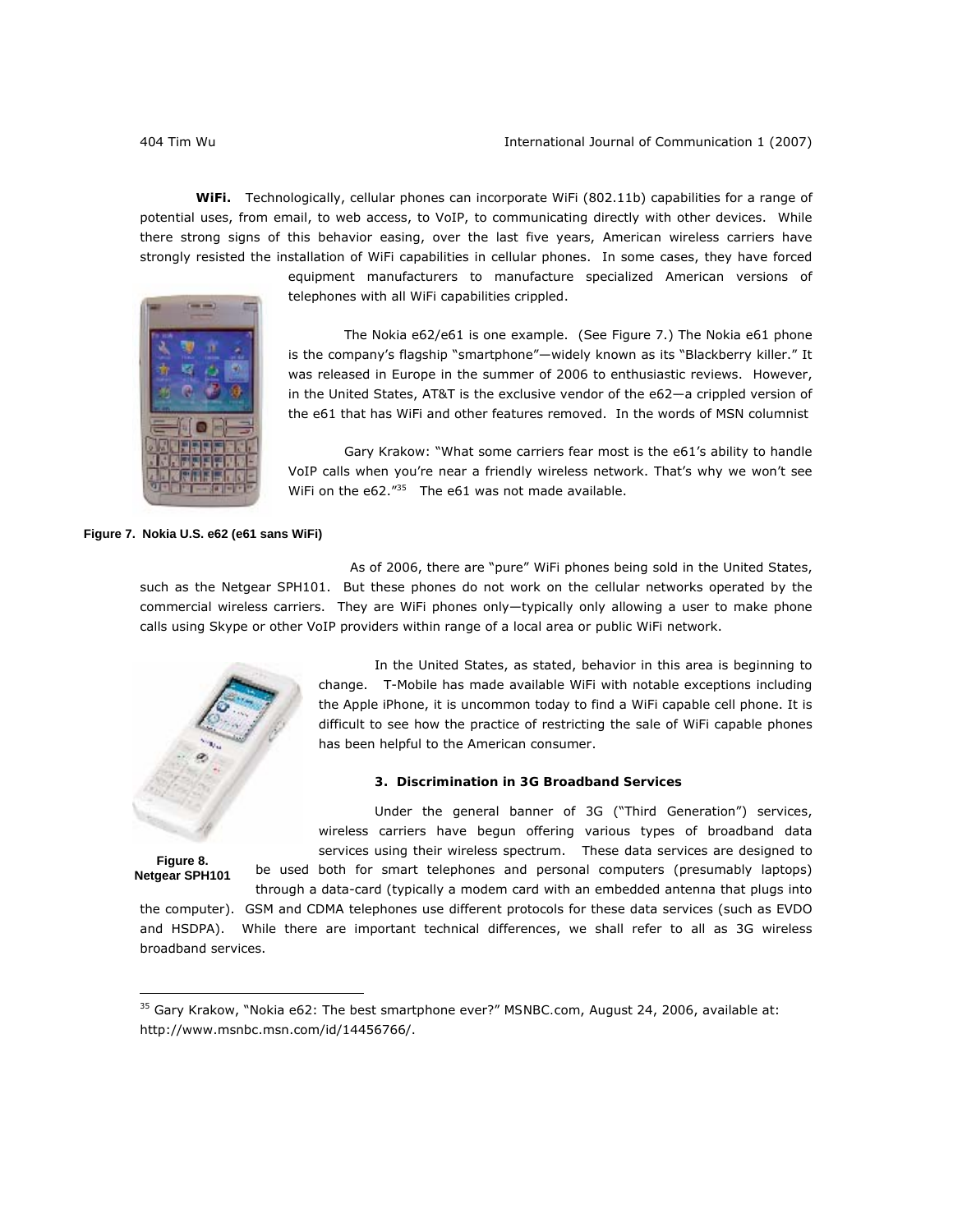International Journal of Communication 1 (2007) Wireless *Carterfone* 405

Verizon, Sprint-Nextel, AT&T and T-Mobile now all offer wireless broadband services of various kinds. These data services, based on licensed spectrum, compete with commercial and public WiFi providers, who offer services for free or for a fee in cafes, airports, and other public facilities, at designated hot spots or hot zones, and in some cases throughout cities.<sup>36</sup>

WiFi is faster than 3G. Under current technologies, WiFi has a capacity between 11 Mbps to 54 Mbps, which means that WiFi usually operates at the maximum speed of the underlying Internet connection (often a home DSL or cable connection), minus whatever is lost through interference or sharing. As for 3G, Verizon and Sprint have claimed average downstream speeds between 500-600 kbps, though some in the industry contest these claims. One independent test of AT&T's broadband network found downstream speeds between 100-300 kbps, and upstream speeds under 100 kbps. $37$ 

The major advantage of 3G broadband data services over WiFi is not speed but coverage—WiFi networks tend to be offered sporadically, by various providers (or neighbors), while cellular data services are available anywhere that the carrier's network reaches.

In a manner similar to early broadband services, Verizon and AT&T have offered their services pursuant to discriminatory conditions of various kinds.

## *Blocks and Bans*



**Figure 9. Verizon EVDO Advertisement** 

1. Internet browsing;

2. E-mail; and

 $\overline{a}$ 

The practices of Verizon & AT&T with respect to their data services are most notable. Verizon widely advertises an "unlimited broadband access" offering (see Figure  $9$ ).  $38$ 

However, in practice, Verizon imposes limits on its "unlimited service"—namely by restricting bandwidth and designating certain applications as "forbidden.". AT&T and Verizon have virtually identical Terms of Service contracts. They ban their users from using their broadband connections for any purpose other than:

<sup>36</sup> For a comparison of different approaches to using spectrum as implied by the 3G/WiFi comparison, *see*: Yochai Benkler, "Some Economics of Wireless Communications," 16 *Harvard Journal of Law & Technology* 25, 2002. 37 http://telephonyonline.com/mag/telecom\_speed\_trials\_umts\_2/.

 $38$  Note that in other versions of the Verizon advertisement, it advises, in small type, that "unlimited" refers only to email and Web-surfing.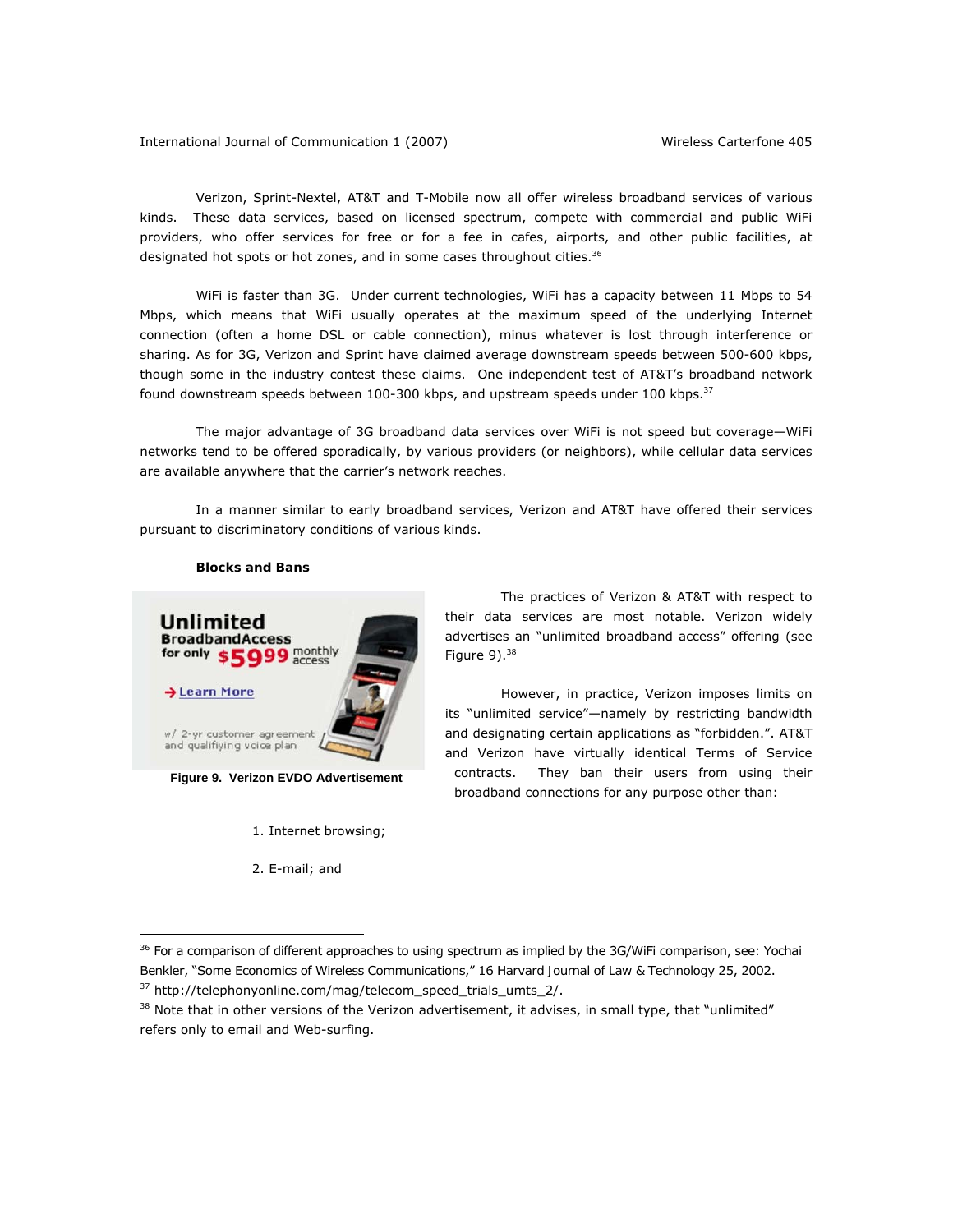3. Corporate intranet access (including access to corporate email, customer relationship management, sales force automation, and field service automation applications).

Verizon limits its "unlimited" brand service as follows:

Unlimited NationalAccess/BroadbandAccess services cannot be used (1) for uploading, downloading or streaming of movies, music or games, (2) with server devices or with host computer applications, including, but not limited to, Web camera posts or broadcasts, automatic data feeds, Voice over IP (VoIP), automated machine-to-machine connections, or peer-to-peer (P2P) file sharing, or (3) as a substitute or backup for private lines or dedicated data connections.<sup>39</sup>

AT&T takes its restrictions even further:

Prohibited uses include, but are not limited to, using Services: (i) with server devices or with host computer applications, including, without limitation, Web camera posts or broadcasts, continuous jpeg file transfers, automatic data feeds, telemetry applications, automated functions or any other machine-tomachine applications; (ii) as substitute or backup for private lines or dedicated data connections; (iii) for Voice over IP; (iv) in conjunction with WWAN or other applications or devices which aggregate usage from multiple sources prior to transmission; … except for CONTENT formatted in accordance with AT&T's CONTENT standards, Unlimited plans cannot be used for uploading, downloading or streaming of video content (e.g. movies, TV), music or games. Furthermore, unlimited plans (except for DataConnect and Blackberry Tethered) cannot be used for any applications that tether the device (through use of, including without limitation, connection kits, other phone/PDA-tocomputer accessories, Bluetooth® or any other wireless technology) to laptops, PCs, or other equipment for any purpose.<sup>40</sup>

Under these contracts, a computer user who subscribes to Verizon's "unlimited broadband access" is contractually barred from many of the most popular uses of the Internet. The provisions ban, for example, a computer user from downloading episodes of the television show, *Lost*, or even music, from Apple iTunes. They also bar downloading user-created content on YouTube, or using VoIP providers like Skype or Vonage.

<sup>&</sup>lt;sup>39</sup> Verizon Terms of Service, available at:

http://www.verizonwireless.com/b2c/store/controller?item=planFirst&action=viewPlanDetail&catId=409, accessed October 21, 2006.

<sup>40</sup> *See* AT&T Terms of Service, available at: http://onlinestorez.AT&T.com/cell-phone-service/wirelessphone-plans/cell-phone-plans.jsp?WT.svl=2206800007&q\_catid=2206800007, accessed October 21, 2006.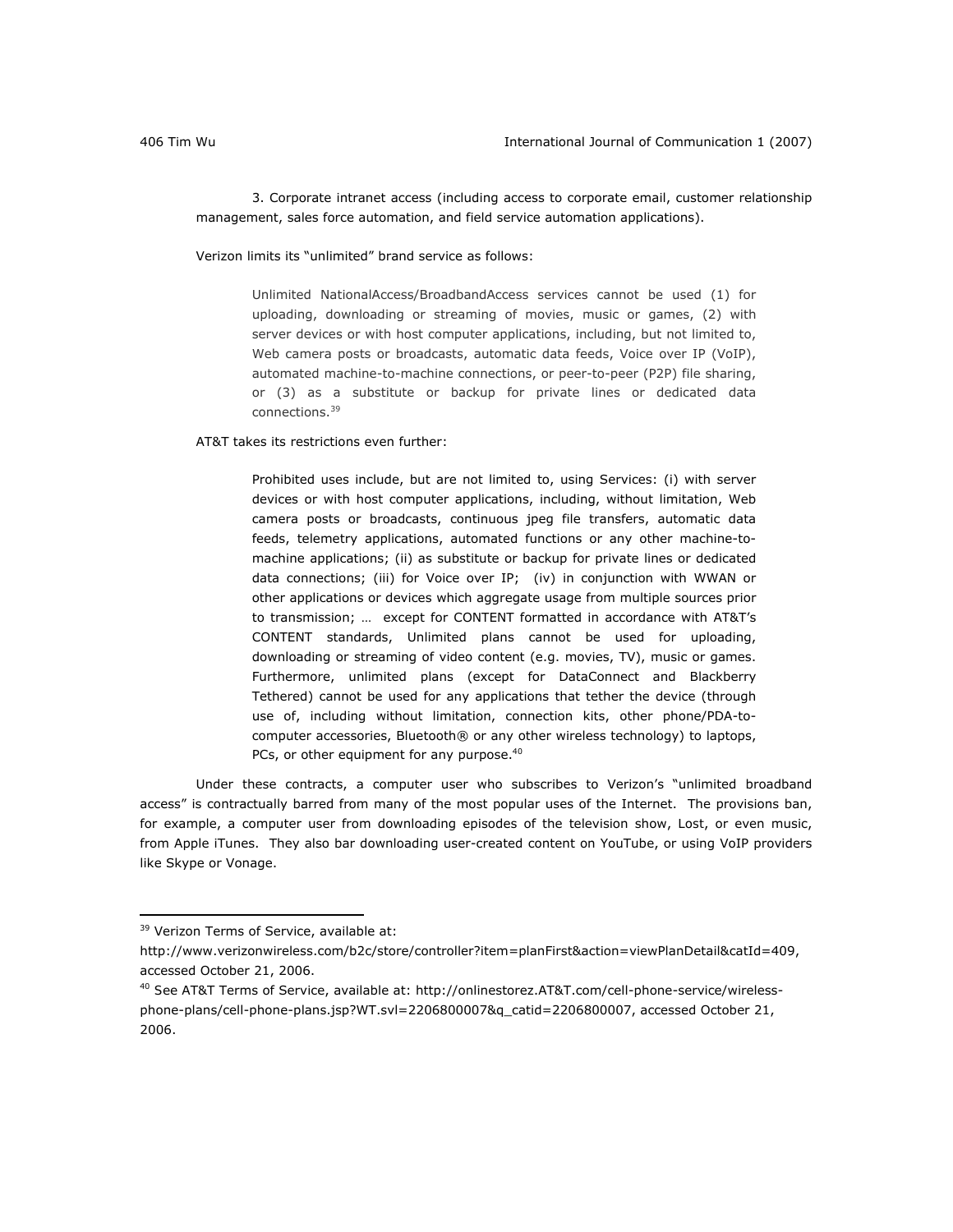How are these rules enforced? First, while this is not possible to verify, Verizon or AT&T may be blocking or degrading applications that fall outside its list of "permitted" uses. The limits of this study preclude monitoring any active blocking or degrading.

Second, over the last two years, Verizon has shut down the accounts of people who use banned applications or too much bandwidth. Numerous people have complained about being shut down by Verizon for such reasons.<sup>41</sup> Victims identify two patterns of termination. In the first, users are notified through a letter that they are using too much bandwidth and asked to call a number. When they call, they are asked whether they are downloading games or songs. If the answer is "yes," the user is terminated, and charged a \$175 termination fee. In a second reported pattern, the appeal stage is skipped: Customers who, according to Verizon, use too much bandwidth are terminated and charged the termination fee.

An excerpt from a termination letter is below:

As you know, the terms and conditions that govern your NationalAccess and/or BroadbandAccess account, which were provided to you at the time of service activation and which are posted on VerizonWireless.com, only permit Internet browsing, email and intranet access. All other activities, such as streaming and/or downloading movies and video, are expressly prohibited by the terms and conditions. A copy of the terms and conditions is enclosed.

We recently reviewed your Verizon Wireless NationalAccess and/or Broadband Access account and found that your usage over the past 30 days exceeded 10 Gigabytes. Your usage was more than 40 times that of a typical user. This level of usage is so extraordinarily high that it could only have been attained by activities, such as streaming and/or downloading movies and video, prohibited by the terms and conditions. Based on these facts, your extraordinarily high levels of usage conclusively demonstrate a violation of the terms and conditions, and your account will be terminated on 9/20/2006.42

One anonymous user who was terminated documented his complaint as follows:

I would not object to being billed monthly per gigabyte, or even to being billed at a usurious rate for usage over a prespecified threshold. But in their advertising, 'unlimited' is the big selling point. Nowhere do they reveal the daily usage quota—which with great difficulty I finally discovered to be 166M [Megabits] per day—or any limit of any kind. They kick anyone off who uses more than that and pretend it's because they caught you streaming kiddie porn or something.<sup>43</sup>

<sup>41</sup> *See*, e.g., Glenn Fleishman, "Why 3G Isn't WiFi: Bandwidth Limits," available at: http://www.WiFinetnews.com/archives/006562.html.

<sup>42</sup> Ed Foster, "Verizon Sneakwrap Tactics Channel the Ghost of @Home," *Infoworld*, October 17, 2006. <sup>43</sup> *Ibid*.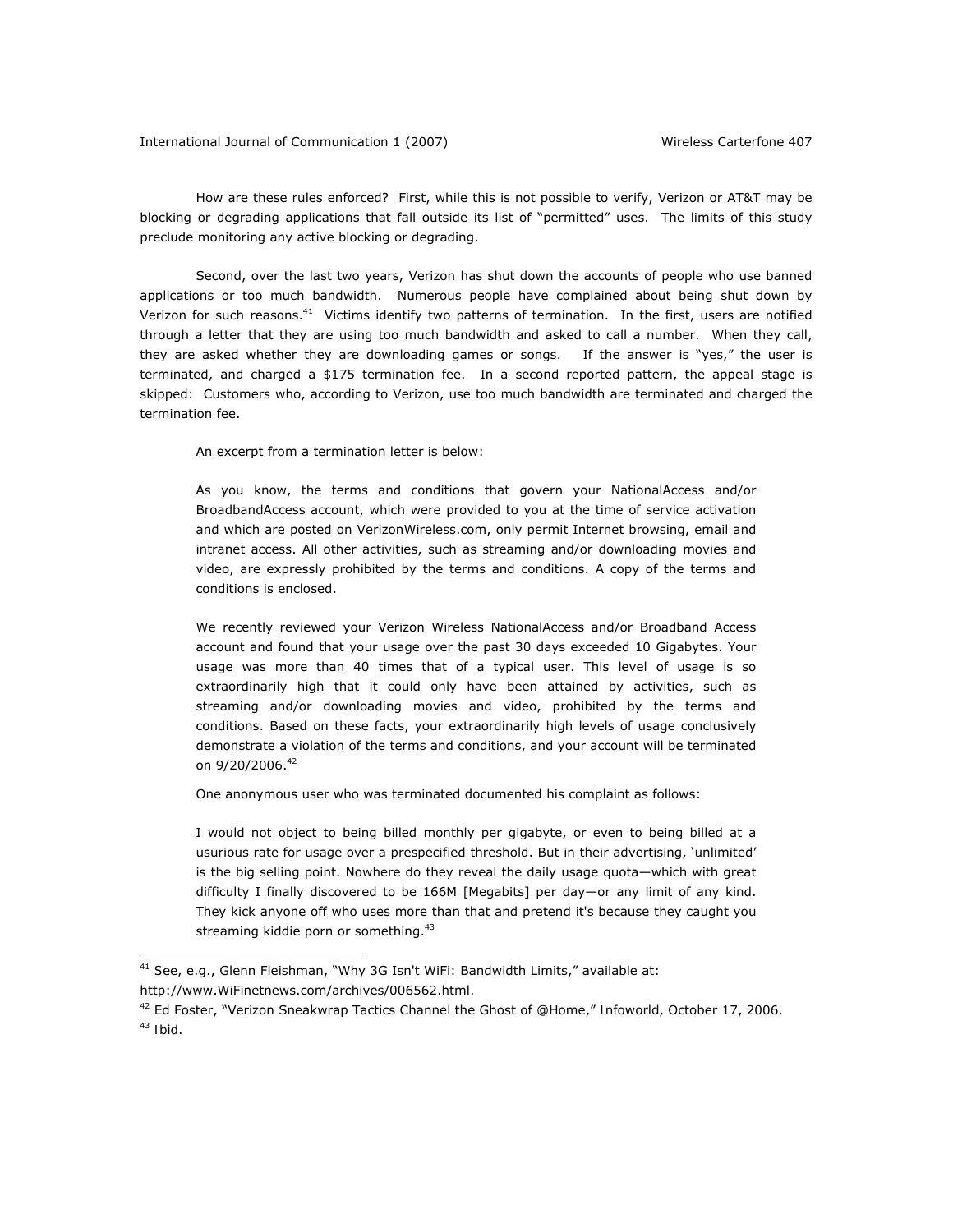In the summer of 2006, the group Consumer Affairs ran tests of the 3G limits and were terminated for using too much bandwidth, despite the fact that they did not violate any contractual limitations.44 When contacted by Consumer Affairs, a Verizon spokesman, Jeffrey Nelson, maintained that advertising the service as "unlimited" is not misleading to consumers. "[The limits are] very clear," he insisted, "in all the legal materials we put out." 45

# **4. Application Stall**

In the words of Michael Mace, an observer of the mobile application world:

There's a collision coming between the wireless world and the Web, and I think it won't be pretty… The river is the torrent of innovation happening in Web apps right now. The dam is the carriers who won't allow that innovation to run freely on their networks. They haven't figured out how to set up spillways and generators, let alone operate them, so the pressure of the water keeps growing as Web innovation gets further and further in front of what you can do on the wireless networks.<sup>46</sup>

In the words of another commentator:

Developing any kind of mobile application is a tarpit. A tarpit of misery, pain and destruction.<sup>47</sup>

# *Software Development on the Web and PC*

The hallmarks of the software development environment for personal computers and Web applications are (1) permissionless market entry, (2) relatively low costs of market entry, and (3) open development standards that make it possible to write to many platforms. It is important to examine how these features work together. Today, a Web or PC developer can develop a new application without seeking the permission of any carrier, the World Wide Web, or any operating system owner. A new Webbased firm can be launched without "clearance" from anyone. Similarly, applications for the major operating systems—Linux, Apple, UNIX and Microsoft Windows—can be written without the permissions of the companies or authors of those systems.

The costs of developing software for these markets, while not zero, have been relatively low. Obviously, a developer needs a degree of computer expertise and computer equipment to write a new application. However, that has not prevented hobbies from becoming multi-national corporations. eBay, for example, was run as a hobby site before becoming a multi-billion dollar concern. The amount of

<sup>44</sup> Joseph S. Enoch, "Verizon Limits its Unlimited Broadband Service," *ConsumerAffairs.com*, July 25, 2006, available at: http://www.consumeraffairs.com/news04/2006/07/verizon\_unlimited.html.

<sup>45</sup> *Ibid.*

<sup>46</sup> Michael Mace, "The River and the Dam: CTIA and the Future of Web Apps," *Mobile Opportunity*,

available at: http://mobileopportunity.blogspot.com/2006/09/river-and-dam-ctia-and-future-of-web.html. 47 IT Conversations, *supra* note 2.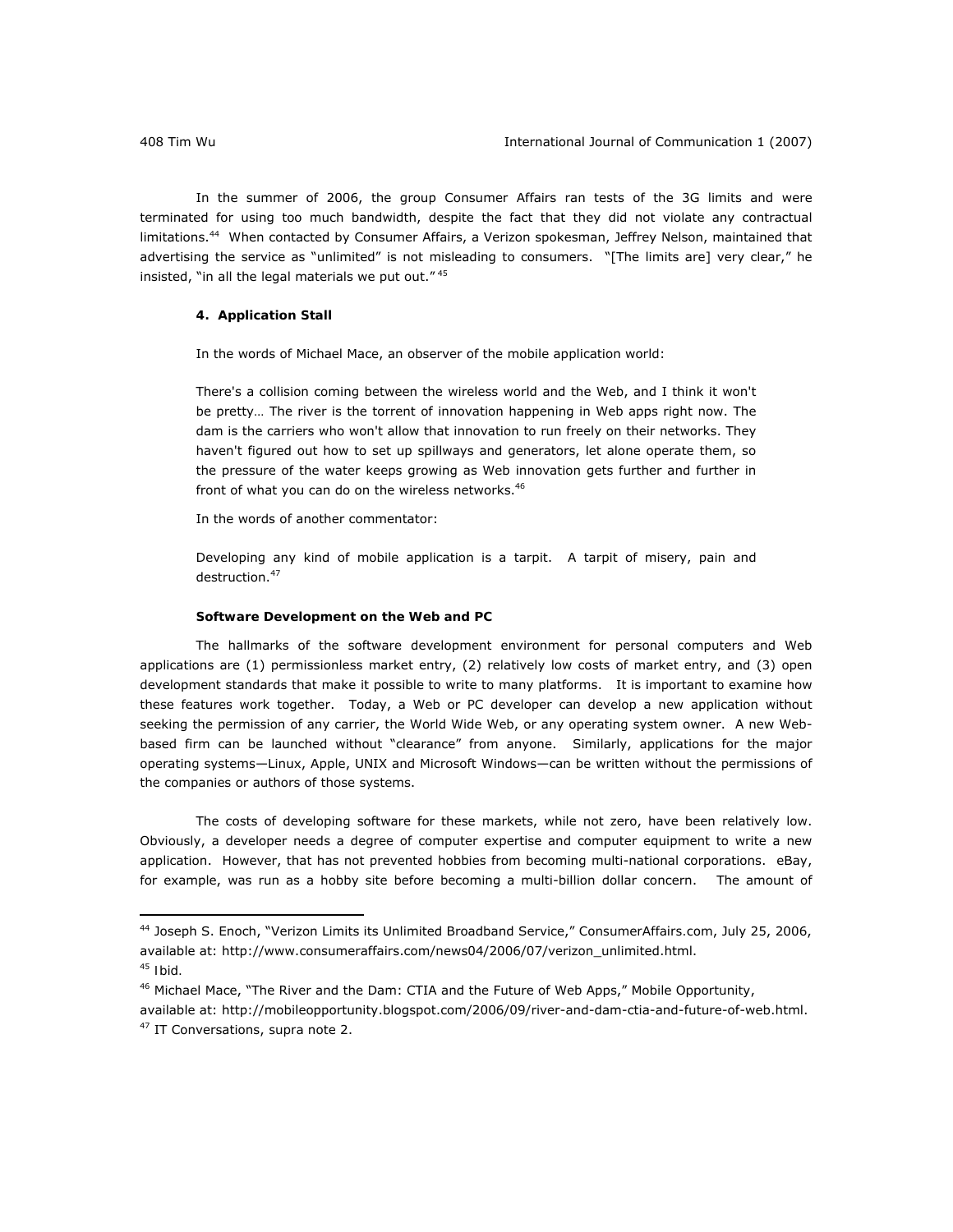## International Journal of Communication 1 (2007) Wireless *Carterfone* 409

start-up capital required was sufficiently low that the business could be launched as a part-time job. eBay is an extreme example, but the history of the personal computer and the Internet is full of examples of low-cost market entry. Microsoft was a tiny concern when it began to market MS-DOS. Yahoo! was a graduate student project. Similar examples are legion.

The importance of these facts for software development cannot be overstated. They allow developers to discover, or try to discover, entirely new markets at very low cost, and they give consumers more choice and value. Few in the 1980s would have ever predicted the existence of large markets for search engines, auction goods, online media, and other markets that have been discovered in the software/Web development environment. Not every market that people thought might exist has worked out—consider, for example, the "push" application craze of the mid-1990s. But through trial and error, many new markets have been discovered. In addition, cheap entry for developers creates iterative product development—rapid advances and improvements on products, based on what works and what does not. As it becomes more expensive to roll out a software product, the rate of improvement slows.

### *Difficulties for Developers*

 $\overline{a}$ 

Many application developers believe that the mobile applications market is stalled, or much less active than it might be. Developers describe many reasons, though three are dominant: (1) access to phone capabilities, (2) extensive qualification and approval procedures, and (3) pervasive lack of standards in many areas.

Access to Phone Capabilities. Says one developer, "the bleeding from the neck problem is this: you cannot do anything if you cannot access the power of the hardware. Right now, you just can't get at the phone's capabilities, so you really can't do much." Today, in the mobile device world there are a limited number of development platforms: Java, BREW and Symbian count as the major ones. Both Java and BREW create a virtual machine that runs on top of the telephone's capabilities. Neither offers application developers full access to the technological capabilities of the telephone.

Developers complain that carriers and even equipment makers do not make available many of the most useful application programming interfaces (APIs), or reserve them for some developers over others. In the words of one developer, "If you are a J2ME [Java] developer you'd be shocked at the number of capabilities that get locked down for no reason. Serial port access, Bluetooth access, location, Internet access with encryption, the list goes on…"

Simple evidence of this problem can be clearly verified by anyone who owns a cell phone. Available applications, if they need processing power, tend to perform very badly. On the Motorola Razr, even simple computer games run at a snail's pace, and can take a long time simply to render graphics on the screen.<sup>48</sup> As one developer explained, "the guys who work at Verizon or Motorola aren't software developers, so they're just struggling to make things work. And thanks to lack of access for everyone else, the applications on phones are mostly a joke."

<sup>&</sup>lt;sup>48</sup> For example, Iomo's "Gold Club" title takes between 20-22 seconds to render a screen on a Motorola Razr mobile phone.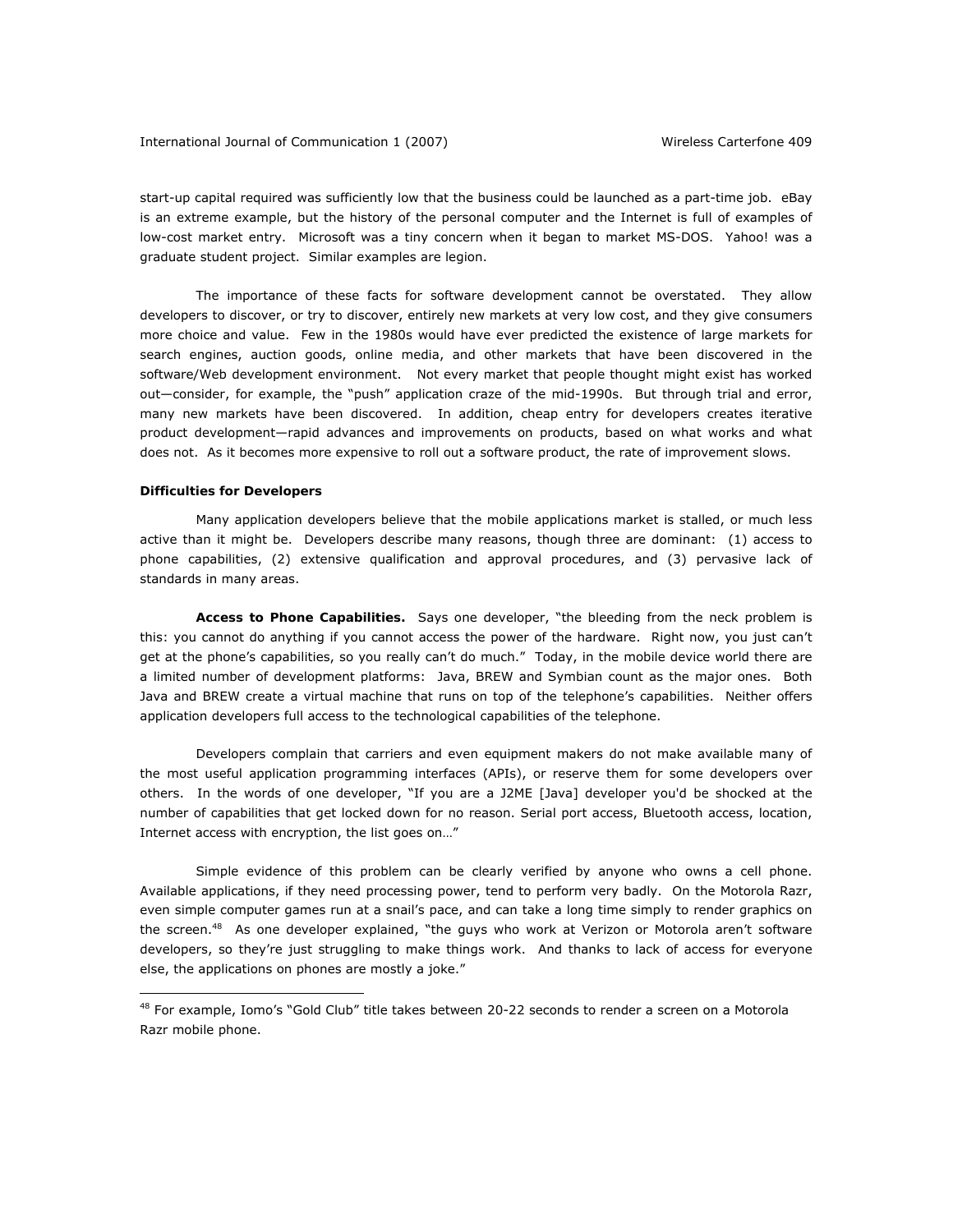*Screening Developers.* A second problem is the carriers' qualification and approval requirements. Each of the carriers has extensive qualification procedures to become a developer for their cell phone platforms. Becoming a registered developer is expensive, which can obviously impede development by very small or hobbyist developers. While hobbyist developers may not sound important, the history of the computer industry shows how important small developers can be. The work of economists like MIT's Eric von Hippel show how important user-driven innovation can be in fields as diverse as software through surfing. Qualification procedures that make user-driven improvements impossible, sacrifice that potential.<sup>49</sup>

For example, most of Verizon Wireless's telephones run the BREW development environment, one of two used commonly for mobile telephones. BREW, as implemented, requires an extensive and expensive three-stage process to develop applications. It requires (1) pre-qualification of individual developers, (2) a rigorous process of testing for all applications, and (3) individual submission of each application to Verizon for approval and a potential contract. In taking this approach, BREW is notable for its apparent rejection of the value of an open development environment. As BREW's promotional materials, directed to carriers, state:

BREW equals REVENUE… With BREW, your needs come first: You own the relationship with your subscribers, you decide which apps to offer, and you determine the level of interaction you want with publishers and developers. $50$ 

The consequence of this level of control is much less development of applications for BREW telephones. As David Passmore writes,

"Software can't be installed in Verizon BREW phones without permission of the operator, who gets to determine whether the resulting services are compatible with its walled garden business model, and then insist on collecting a percentage of the revenues."<sup>51</sup>

Lack of Standards. A third major problem is the costs created by the sheer number of mobile platforms—the variety of cell phones, each with varying operating systems and different implementations of Java and BREW, the main development environments. The lack of standards raises development costs, as developers need to spend considerable resources making sure that even a simple wireless application works on a reasonable portion of the cell phone platforms.

The following diagram (Figure 10), based on the work of Henry Holtzman of the MIT Media Lab, highlights some of the differences between the PC and mobile phone environment:

<sup>49</sup> Eric von Hippel, *Democratizing Innovation*, MIT Press, 2005.

<sup>50</sup> BREW website, http://brew.qualcomm.com/brew/en/operator/operator.html.

<sup>51</sup> David Passmore, "(Un)acceptable Use," *Business Communications Review*, August 1, 2006, available at: http://www.bcr.com/opinion/next\_generation\_networks/unacceptable\_use\_200608011134.htm.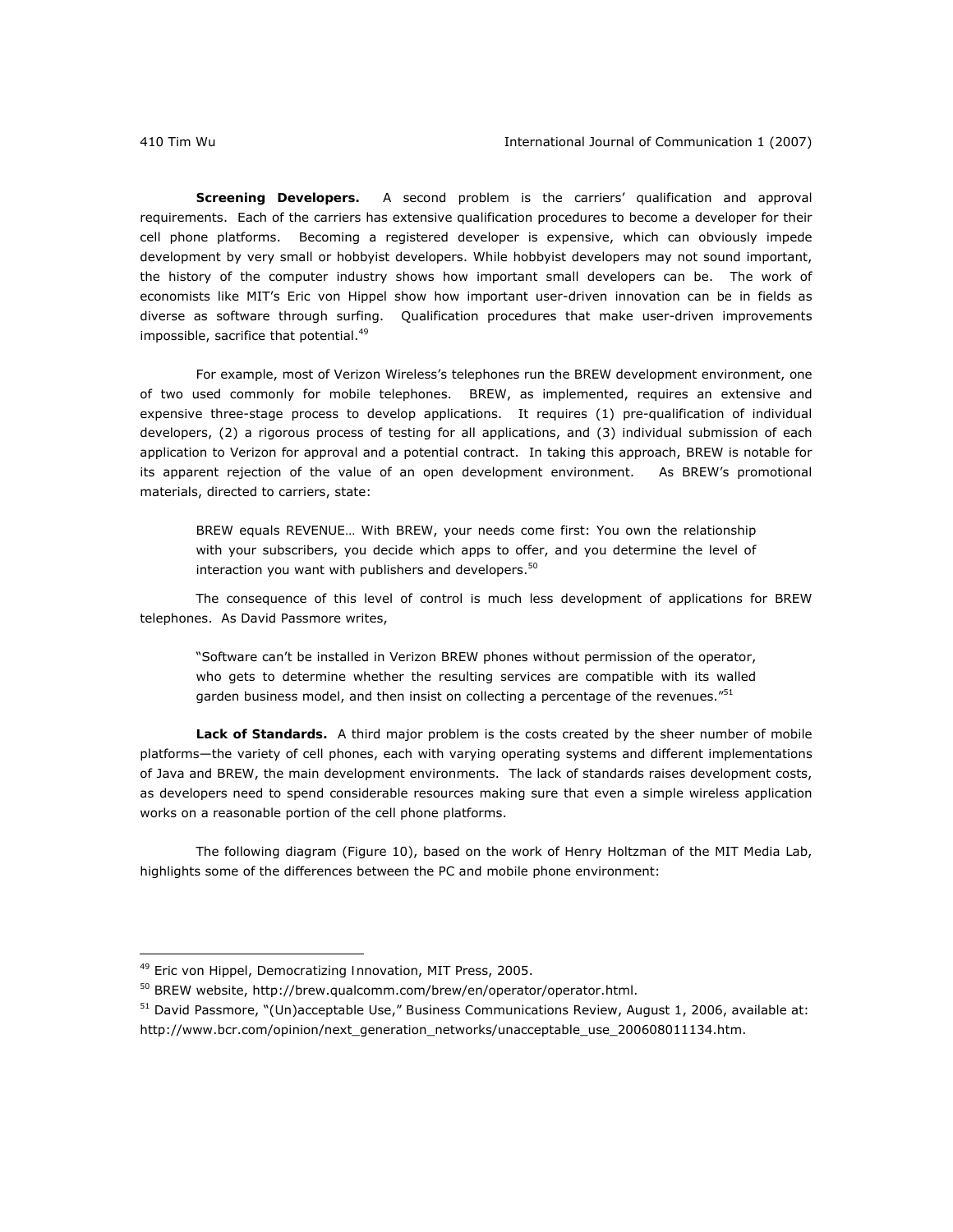|                | <b>PC</b>                                                 | <b>Mobile Phone</b>                                                                   |
|----------------|-----------------------------------------------------------|---------------------------------------------------------------------------------------|
| <b>Service</b> | Google, Yahoo, AOL, Windows Live, YouTube                 |                                                                                       |
| Apps           | Web browser. All kinds of vertical<br>niche applications. |                                                                                       |
| <b>GUI</b>     | Common "desktop" paradigm                                 |                                                                                       |
| <b>Input</b>   | Generic: usually keyboard, mouse,<br>and monitor          | Specialized: keypad, buttons, and<br>inconsistent (and often limited)<br>screen space |
| <b>HW</b>      | x86 (Intel, AMD, VIA)                                     | Lots of different platforms                                                           |

# **Figure 10. Differences Between PC and Mobile Phone Development Environments**

As this diagram shows, while developers would like to write software for phones and smartphones, both the variety of standards in some cases, and the lack of a standard in other cases, can be a major impediment.<sup>52</sup> Some large developers overcome these difficulties, but not without cost. As one developer commented, "yes you can download Google Maps for your Blackberry. But that's because at Google they have a huge team who spends all their time just trying to get a weak version of Google Maps working on all those different platforms. That's about the best they can do, and that's Google we're talking about."

We now consider several specific areas that, despite great potential, have experienced delayed development, for some of the reasons discussed above.

# *SMS Crippling*

 $\overline{a}$ 

SMS, or short message service, is available on most American mobile phones, and is usually used for sending messages between friends. However, developers point out that SMS could be adopted to a far broader range of innovative and interesting uses. For example, many firms have been interested in using SMS as a means of payment, or, for example, as a means for charities to raise funds. Unfortunately, the

<sup>52</sup> This is not to completely discount the existing efforts to provide a uniform development platform. Sun Microsystems' Java Micro Edition is probably the best-known effort to standardize development across mobile platforms, though developers report that it remains inconsistent across platforms and underpowered.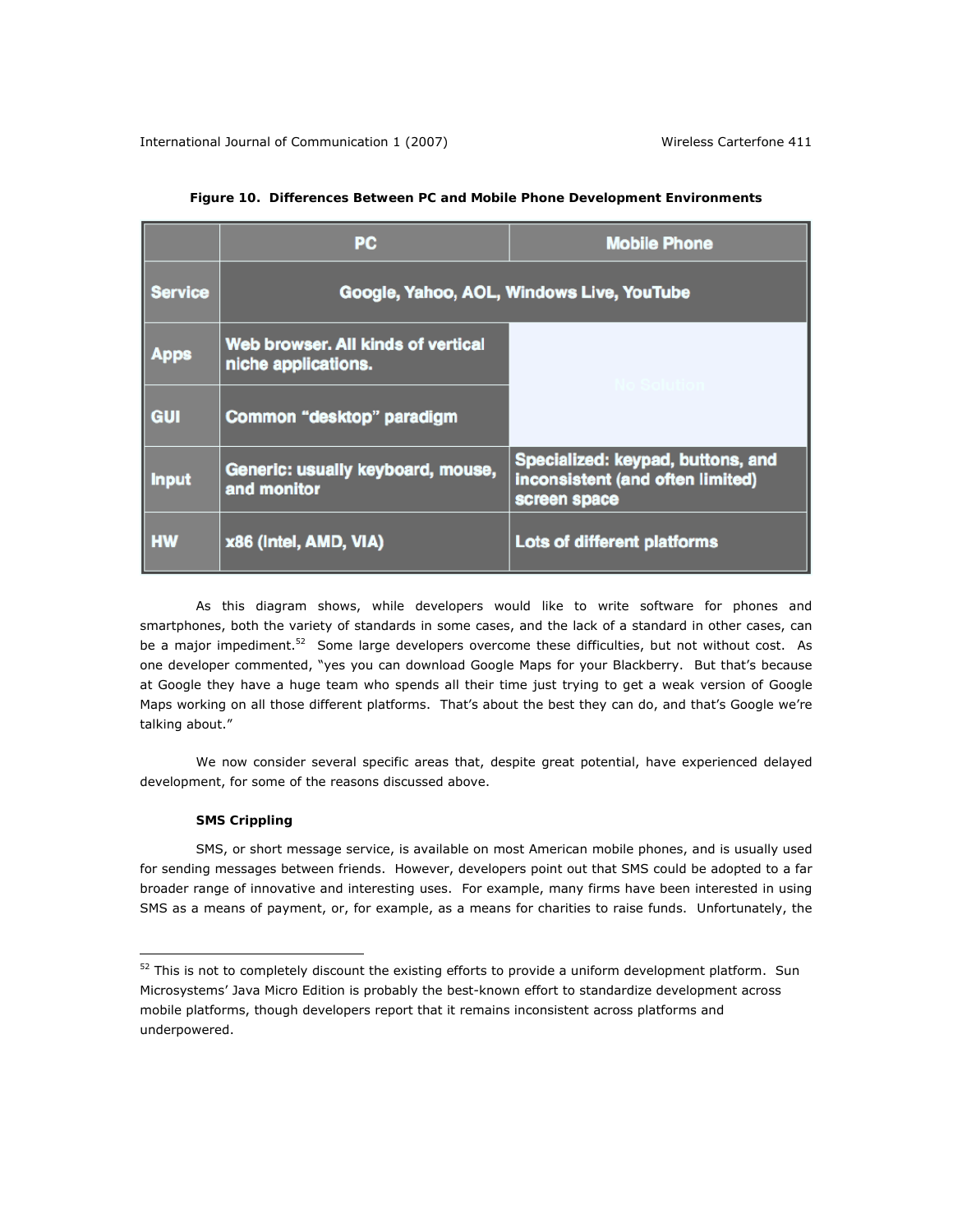carriers have imposed complex controls on the usage of the SMS system that have all but crippled many uses other than the most basic ones.

The following anonymous testimony from a developer describes vividly the challenges in developing an SMS application:

Almost all cell phones sold in the developed world have the ability to send and receive SMS (short message service) text messages. SMS is gaining popularity in the US, but only as a way to send quick messages to friends. So why aren't there a wealth of amazing and interactive services available for mobile devices? Why is there no MySpace, Craigslist, Amazon, Flikr, or eBay accessible through this network? Why are cell phone payment systems and email systems nearly nonexistent? Why haven't charities raised money or awareness of their causes through this system?

It's simple. Because the cell phone carriers control what services are allowed to use their networks. There is no net neutrality on the cell phone network.

Imagine you want to create a user-moderated news service like digg.com that operates on SMS. On the neutral Internet, you rent a Web server (\$7-\$100 per month to start), register your name, and start programming. Total time required: less then two hours in most cases. But getting a service on the non-neutral US cell phone network would be a little different:

The first step would be to contact a company known as an aggregator. This company manages your relationships with the cell phone carriers -- and that's carriers, plural, because making an agreement with just one carrier ensures that your service will fail because it cannot effectively spread via word of mouth. The first requirement from an aggregator is a service charge, which starts at \$1,000 per month. Then, you must buy a shortcode (which kind of serves as your website name) for an additional \$500- \$1,000 per month. But you're not done.

The next step is satisfying the requirements of the cell phone companies. Many of these steps, such as requiring affirmative opt-in before a subscription can start, are not burdensome, and serve to protect the carriers' customers. Others, however, border on ludicrous. Requirements vary by carrier, but some prohibit operators from offering games or sweepstakes, or require that subscription periods can only be monthly—not daily, weekly, or yearly. Others require that content, such as ringtones, be locked so users can't forward them from their phones to their friends' phones.

Other requirements are outright offensive: as of this writing, Cingular, Sprint/Nextel, T-Mobile and Verizon all prohibit charities from raising money through their Premium SMS services. Too bad for the United Way, Greenpeace, and the Red Cross.

Some carriers also have "decency" restrictions that are so silly and restrictive that they make the production code that governed movies between 1934 and 1967 seem quaint. Verizon is the worst offender in this case: It prohibits dating services, images that are suggestive (the same images would be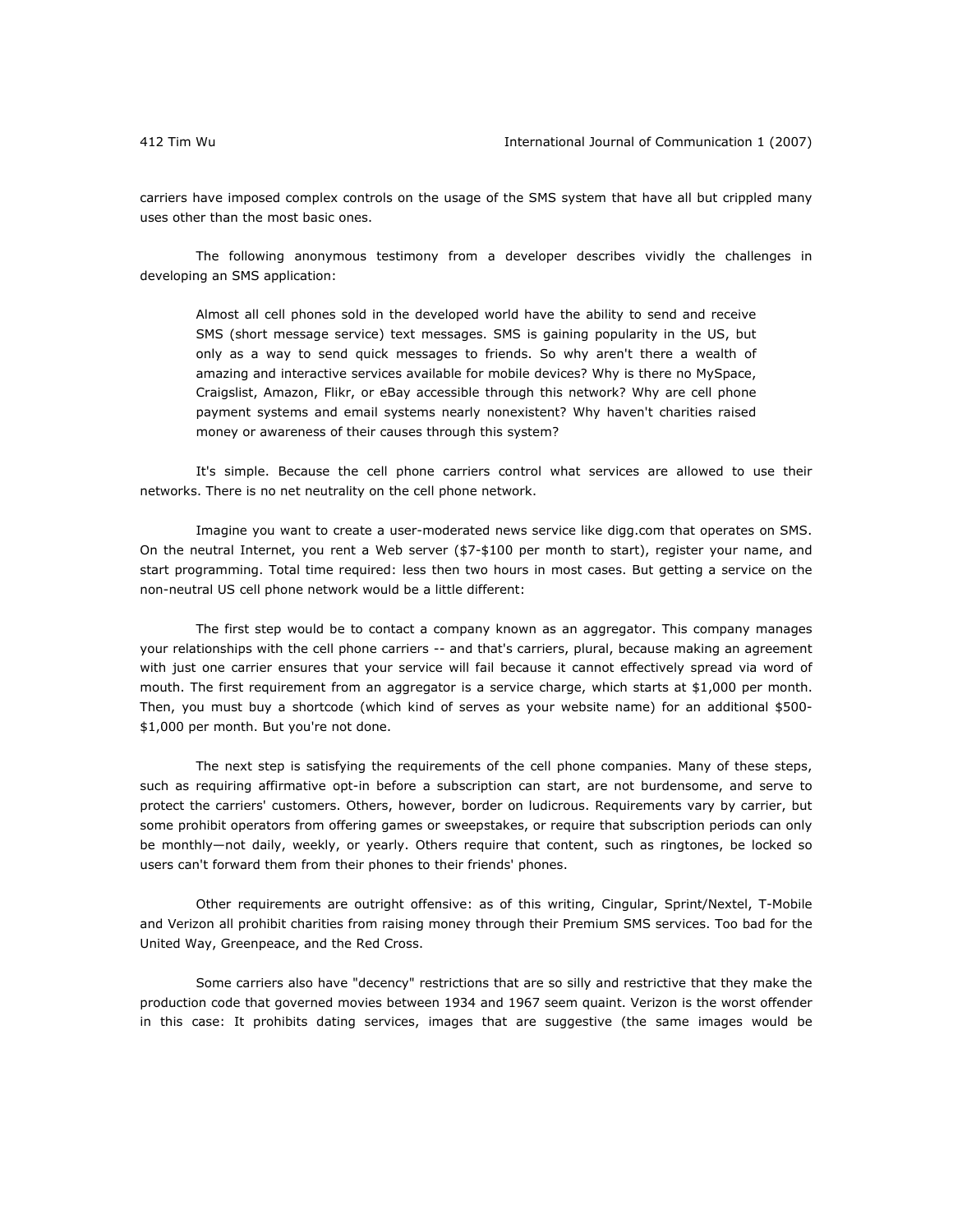acceptable if aired on prime-time network TV), and any use of "crude" words, including such shockers as "fornicate" and "genital."

After you make your application compliant to the carriers' requirements, you wait weeks or months for the carriers to approve it, and jump through more hoops if they reject your application, which they can do for any or no reason.

In practical terms, you'd never get approval for your brand new peer-mediated news service. Even if you were able to set up filters to block images and bad words, you'd still be sunk: Verizon prohibits "un-moderated chatting, flirting and/or peer-to-peer communication services."

Even if you could slip your service past the censors, you would already have been set back eight weeks and many thousands of dollars -- and this is just the beginning. Next, the carrier will charge you a fee (a few cents, typically) for every message you send to your users, and charge your users to receive your messages -- and charge them to send you messages. Just imagine where craigslist.org would be if it had to pay a few cents every time someone browsed an ad, and you had to pay as well. It's no wonder SMS services are overpriced and haven't grown beyond a niche market for ringtones and horoscopes.<sup>53</sup>

As the anecdote suggests, the challenges surrounding the development of an ikjikkSMS-based application are formidable.

## *Geolocation & Mobile Social Software (MoSoSo)*

 $\overline{a}$ 

Thanks to the government's "Enhanced 911" (e911) mandate, all American mobile phones are required to have basic geolocation capabilities, while some have more advanced, full GPS capabilities. This feature can be utilized along with tools like SMS, to create innovative location-based applications from finding friends to locating lost items or restaurants. So far, such applications have not been developed, to any significant degree, in the U.S.

An example is the effort to develop "Mobile Social Software," or MoSoSo, modeled on successful social networking sites like Friendster and MySpace. The concept behind mobile social networking software is the ability to use your mobile device to find out where your friends are, and to tell them where you are. For example, you might use the software to figure out whether any of your friends are at the café or bar to which you are headed.

Unfortunately, despite the promise of MoSoSo, it has yet to become a widespread phenomenon. It may be that the services simply aren't popular, or haven't yet reached a critical mass of people. But the development challenges just described have certainly held things back. As commentator danah boyd explains:

<sup>53 &</sup>quot;Today's cell phone system argues for retaining network neutrality," *News Forge*, July 21, 2006, available at: http://business.newsforge.com/business/06/07/19/206209.shtml?tid=138&tid=3.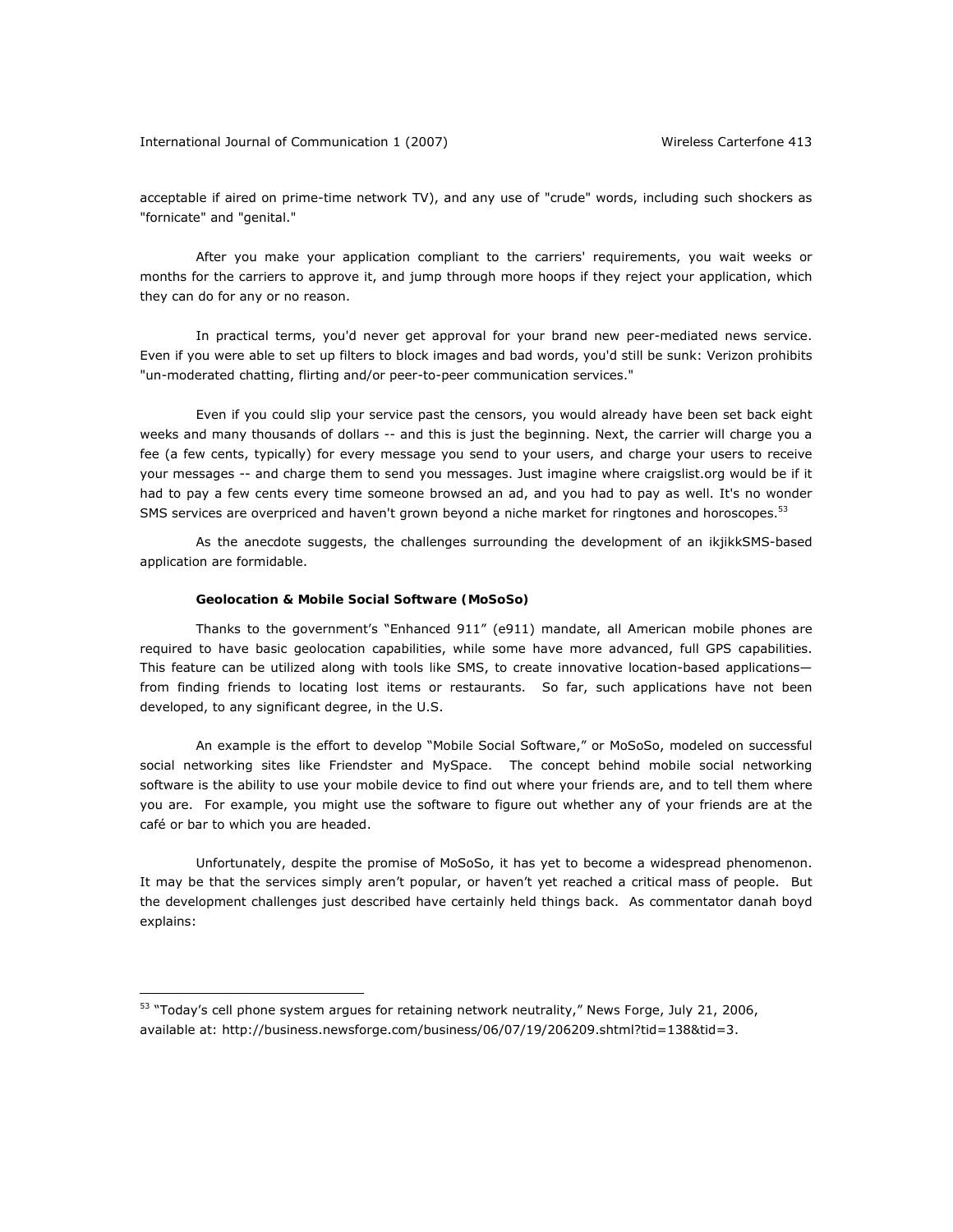The next step in social technologies is mobile… Yet, a set of factors have made innovation in this space near impossible. First, carriers want to control everything. They control what goes on a handset, how much you pay for it and who else you can communicate with. Next, you have hella diverse handsets. Even if you can put an application on a phone, there's no standard. Developers have to make a bazillion different versions of an app. To make matters worse, installing [outside applications] on a phone sucks and most users don't want to do it… All around, it's a terrible experience for innovators, designers and users.<sup>54</sup>

Boyd's concerns reflect general problems in this area. Other developers discuss the difficulty of accessing the GPS capabilities of phones. It stands to reason that, without the power to harness the relevant hardware capabilities, the development of useful GPS applications will continue to be delayed.

## *The OpenMoko Model*

There are a few models trying to solve many of these application development problems is something called the "OpenMoko" model. The OpenMoko is a project, backed by various firms and developers, to produce mobile platforms that are as open to development as the Web and major operating systems.

In early 2007, a Taiwanese firm, FIC, Inc., announced the release of a phone called the OpenMoko Neo1973. The phone works on GSM networks, and its distinctive feature is that it runs a standard operating system (Linux) and is completely open to installation of third-party applications. In other words, the OpenMoko telephone comes with basic voice services, and allows a user to install any application she is interested in, downloadable from the Internet.



**Figure 11. FIC's Neo1973** 

The theory is interesting—it is to create a phone that increases in value as it is used, rather than decreasing. As Sean Moss-Pultz, who works for FIC, Inc. and is a leader of the OpenMoko project, explains, "we want to build the first product that actually gets better the longer you own it." According to Moss-Pultz, the essence of OpenMoko is giving developers full access to the capabilities of the telephone. "If you don't have access to the hardware, you really can't do anything."

Whether the OpenMoko model will take off is far too soon to tell. The model depends both on the willingness of consumers to buy an unsubsidized phone and the willingness of third-party developers to write software for a telephone that will, at first, have a small user base. But what the OpenMoko model shows is that the current model of cell phone development is not the only way. Most industry observers bemoan the stagnant nature of mobile phone application development, but there are solutions.

<sup>54</sup> danah boyd, "Innovating Mobile Social Technologies (damn you Helio)," *Apophenia*, May 3, 2006, available at: http://www.zephoria.org/thoughts/archives/2006/05/03/innovating\_mobi.html.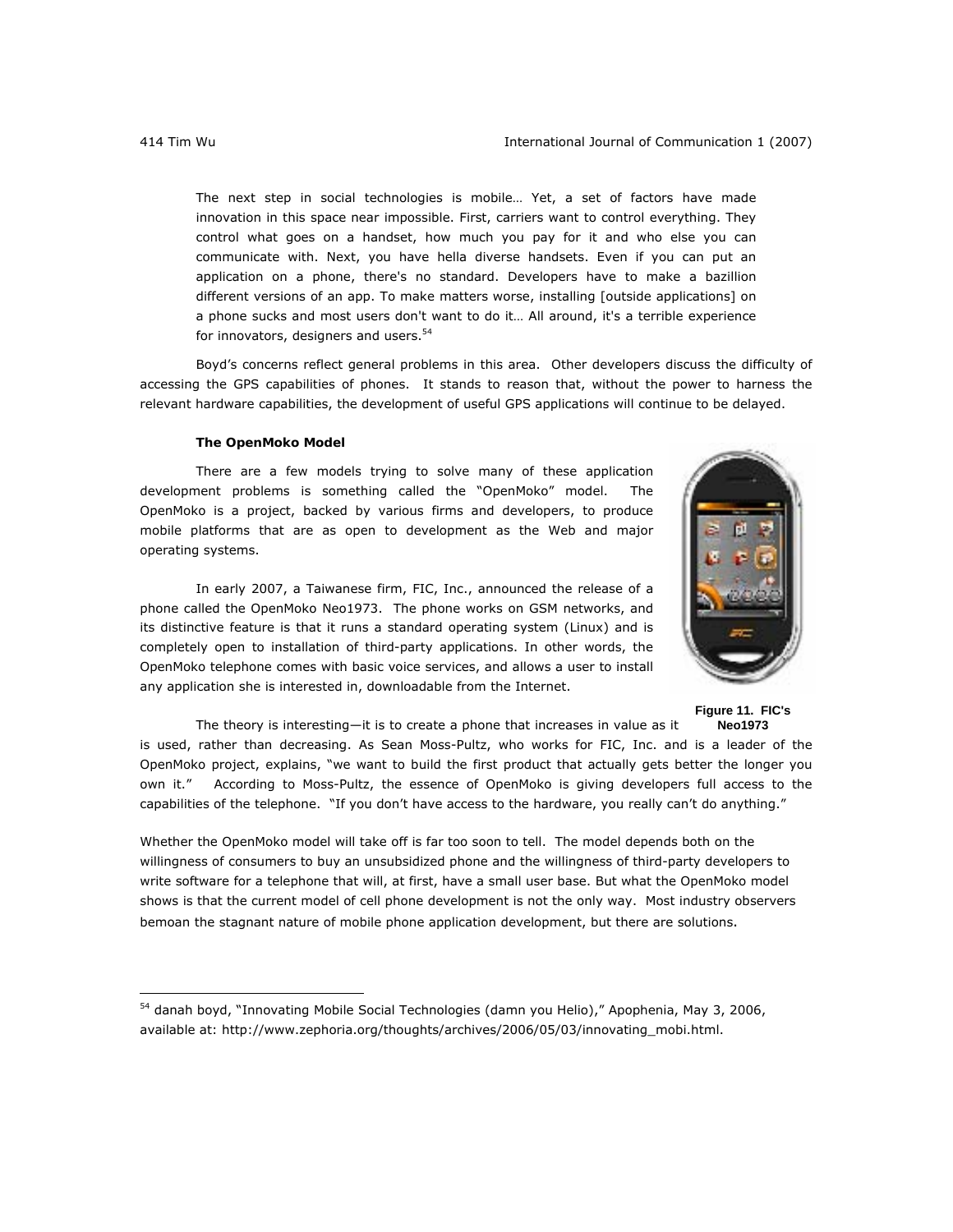◊◊◊

It is interesting to contrast the present mobile development environment with that of early computer platforms, such as the Apple II. The Apple II of the late 1970s was, like today's mobile phone, a platform with some serious technical limits. However, in many ways, the Apple was better for development than today's mobile devices. It gave its users a native development environment (BASIC and Assembler) that had full access to the (albeit limited) power of the underlying hardware. The Apple II, furthermore, had no particular pre-qualification or approval rules for developers.

It seems strange that today's mobile phones should be a more closed and limited development platform than a computer released in 1977. We might put things this way: if mobile devices are to become a major platform for software innovation, like the personal computer and web, they must become at least as hospitable to innovation as the humble Apple II.

## **Part III: Analysis & Recommendations**

# **Recommendations**

# **Recommendation 1**: **Wireless** *Carterfone*

As described above, *Carterfone* was and still is among the most fundamental rules in telecommunications policy—the *Magna Carta* of telecommunications competition. Of the various potential actions, adapting *Carterfone* to the mobile world is likely to have the greatest positive consequences and the minimum negative side effects.

In light of existing practices, what *Carterfone* means for the mobile industry is fairly clear. It means, first, that two existing carrier practices must stop:

- on CDMA networks, blocking the registration of non-carrier-affiliated telephones; and
- on GSM networks, the locking of equipment to single networks.

A second reform is more ambitious yet more important. The industry or the FCC should, as in the Part 68 rules, define a basic interface to which any equipment manufacturer could build a mobile device and sell to consumers. As Eli Noam put it, "while the carrier could still offer and market its preferred equipment, it could not exclude other equipment, as long as it conforms to certain technical specifications pertaining to the RF transceiving function and non-discriminatory industry specifications for air interfaces standards. These specifications could not close equipment third-party applications or access to other network protocols offered by other types of providers, as long as it conforms to the FCC's software defined radio rules."<sup>55</sup>

Some may argue that a standard interface for mobile networks would be highly complex or impossible. This report, obviously, cannot address the full set of technical issues involved. However, there

<sup>55</sup> *See* Noam, supra note 3.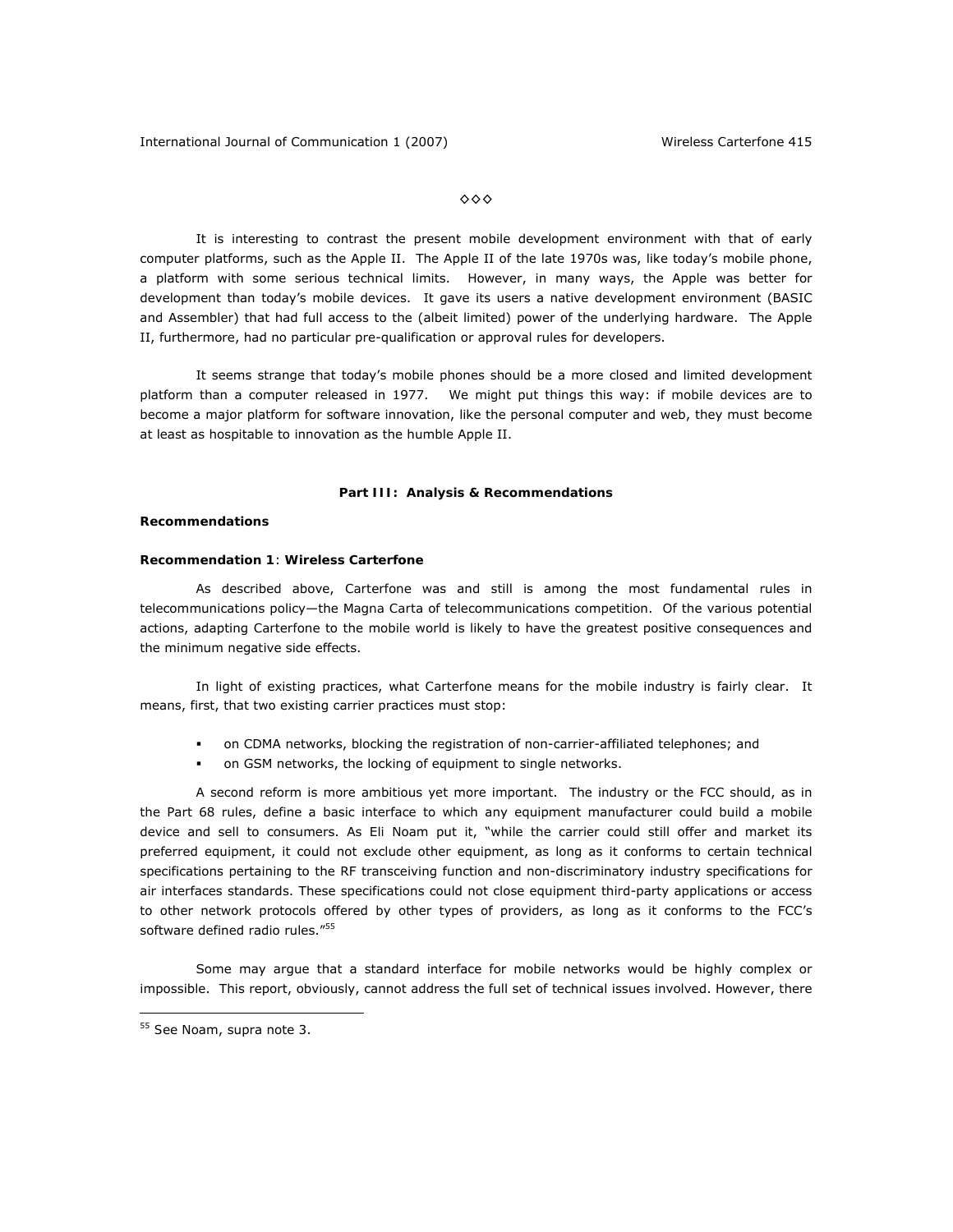are reasons to think that impossibility is an over-statement. The wireless world already has standardized interfaces—for example, the GSM standard contains the standardized SIM card (though its function is usually crippled by U.S. carriers). A standardized interface would work like any other in the phone or electric industry. Spectrum bandwidth is a commodity, and the interface would provide the user with a fixed maximum bandwidth and, like an electric meter, bill the consumer for the amount of bandwidth actually used.

The ramifications of such a rule are extremely important. Today, the mobile world is fixated on telephones, and to a lesser extent, messaging. However, given a standard interface, and the ingenuity of the electronics industry, we might innovation in some of the following areas:

• *Mobile video***.** Right now, large-scale deployment of mobile TV or video services, especially independent of the cell phone model, is perpetually stalled in "carrier trials." Companies in this sector are completely subject to the carrier's plans for mobile TV. To take one example, Crown Castle International's *Modeo* product has been thrown into jeopardy for want of carrier cooperation with its plans.56 A consumer's ability to buy a hybrid device, or even a "pure" IP device, that could simultaneously access other services on other frequencies could drive further innovation and development—and not just for video.

• *Mobile geolocation tools***.** Presently, the technical possibilities of geo-location are highly underutilized. For example, an electronics company could sell a small device, using a tiny amount of wireless bandwidth, which could broadcast its location, making it possible and cheap to keep track of pets, vehicles and other highly mobile entities on a global scale. The limits on developing both devices and software that might inter-operate with wireless networks have so far made such products scarce in the market.

• *Mobile functions built into more devices***.** There are telephones with cameras, yet it is hard to find a camera with mobile functions—that is, a camera that can download location-specific information, or upload photos it has taken. Cameras are one example, but given a standardized mobile interface, wireless communications might be built into cameras, refrigerators, e-Books, and other devices. In the 1990s, many spoke of the refrigerator that might call the grocery store to order more milk. Access to even tiny amounts of low-frequency wireless spectrum could make that a possibility, yet the ability of devices to inter-connect between these applications and commercial networks is a critical limiting factor.

• *Phone variety.* While the carriers do carry a wide variety of telephones, if phones were generally unlocked, we could expect see even greater product diversity. As detailed above, major companies introduce dozens of cell phones each year, only a handful of which are sold in U.S. markets. Devices like the Danger "Sidekick" barely made it to market under current conditions—and are sold by one carrier only (T-Mobile). We know that a better variety of phones is available outside of the United States. But we have no idea how many devices are dying on the drawing board for want of carrier approval in the United States.

<sup>56</sup> Junko Yoshida, "Modeo's CEO quits as mobile TV struggles in U.S.," *EE Times*, December 11, 2006.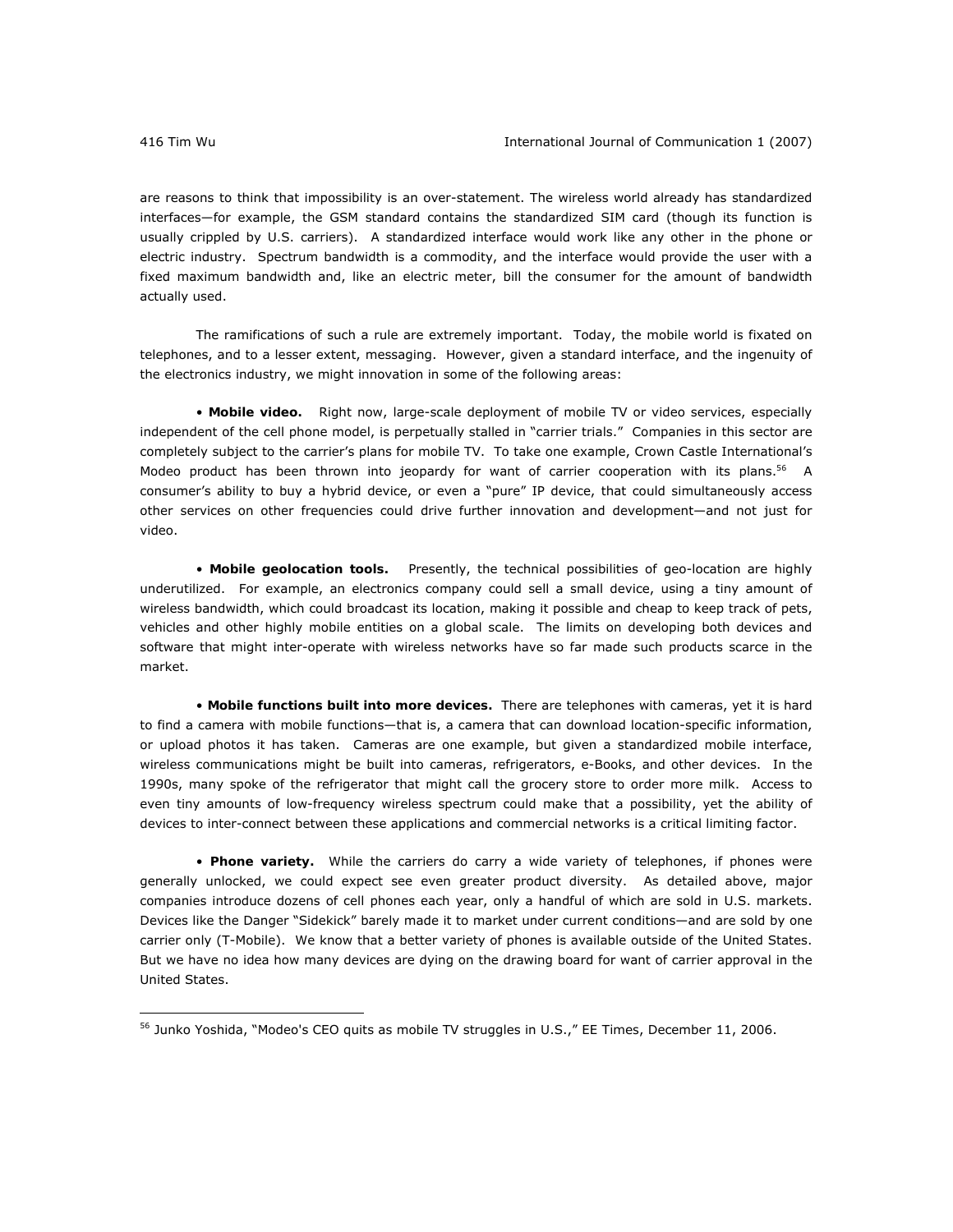The full implementation of *Carterfone,* would, over time, transform the wireless industry. Rule 68 is arguably the most successful rule created by the FCC. Its success should be exported, for it could create the same explosion of innovation that the wireline industries experienced in the 1970s and 1980s.

# **Recommendation 2:** *Network Neutrality*

Wireless carriers should be subject to the same core network neutrality principles under which the cable and DSL industries currently operate.

In the early 2000s, the use of discriminatory terms of service and blocking of applications were strongly condemned by Chairman Michael Powell and the Federal Communications Commission. In a 2003 speech, Powell outlined the following "four network freedoms":

- 1. *Freedom to Access Content.* First, consumers should have access to their choice of legal content.
- 2. *Freedom to Use Applications.* Second, consumers should be able to run applications of their choice.
- 3. *Freedom to Attach Personal Devices.* Third, consumers should be permitted to attach any devices they choose to the connection in their homes.
- 4. *Freedom to Obtain Service Plan Information***.** Fourth, consumers should receive meaningful information regarding their service plans.<sup>57</sup>

These principles have since been adopted as FCC policy, and have operated as *de facto* rules for the broadband industry.

Regulators should use the same basic general scrutiny for the broadband services of wireless carriers. At issue, in particular, are the contractual bans on the use of wireless connections for perfectly legitimate purposes, such as buying music from iTunes or downloading videos from YouTube. Such restrictions, even if enforced unevenly, risk warping application development by discouraging the use of some applications over others. If the carriers' true goal is managing bandwidth, they should make that goal explicit. Metering of bandwidth is far more conducive to innovation, competition and consumer choice than is blocking.

# **Recommendation 3:** *More Disclosure Rules*

 $\overline{a}$ 

Competition depends on information to work. Consumers cannot make wise decisions unless they know, for example, the daily or monthly bandwidth limits on wireless broadband services.

<sup>57</sup> *See* Michael K. Powell, "Preserving Internet Freedom: Guiding Principles for The Industry," 3 *J. ON TELECOMM. & HIGH TECH L.* 5, 2004.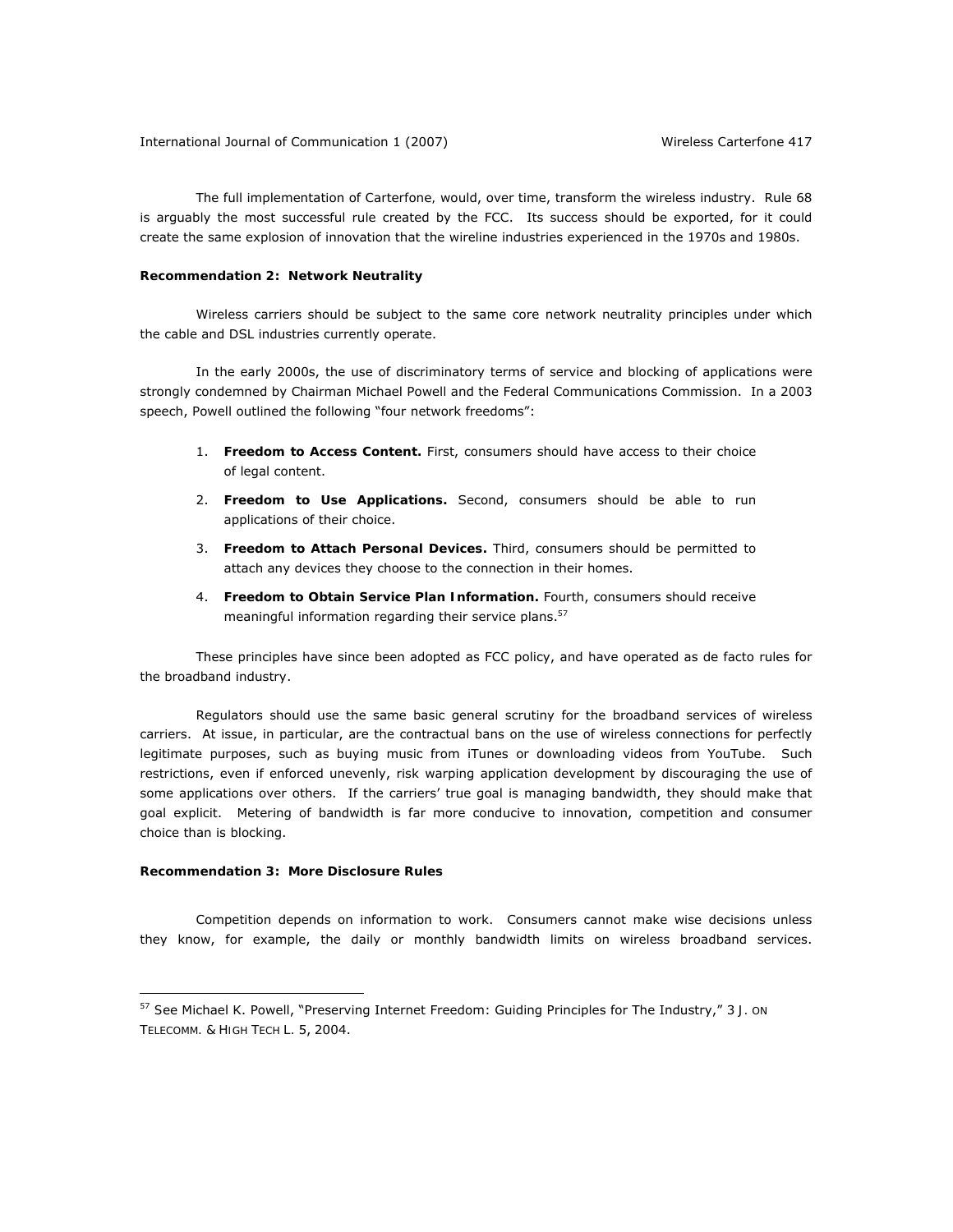Advertising "unlimited bandwidth" while maintaining secret limits is not acceptable. Consumers must receive truthful and meaningful information about their service plan.

Today, under agreements with states, the carriers have agreed to disclose information relevant to billing and coverage. However, much relevant information remains missing or buried. Wireless carriers should be required to disclose the following limits placed on devices and services:

- Locks placed on devices, and how to remove them, if possible;
- The disabling of standardized protocols, such as Bluetooth; and,
- If Internet access is provided, accurate and prominent information on bandwidth limits, if any; and prominent disclosure of any limits placed on Internet services.

### **Recommendation 4:** *Changes to the Development Environment*

It is clear that the mobile application environment is not what it could be. Calling it "a tarpit of misery, pain and destruction" may be a little strong, but it captures the sentiments of many developers.

The problems include failure to give developers access to phone resources, over-demanding developer qualification requirements, too much inconsistency among platforms, inconsistent operating systems, and overly restrictive controls on developers. The combination of these factors has made what might be a flourishing jungle of mobile applications much more of a desert.

It is highly doubtful that government can play a useful role in this area. Instead, this report recommends that mobile carriers and equipment manufacturers should fundamentally rethink their approach to the development of software and applications for mobile platforms. Working with developers to liberate and standardize mobile application development may well yield great dividends for all parties involved, including both carriers and consumers.

In addition to the OpenMoko model already discussed, there are many existing models for better industry cooperation in this area. They include the Internet Engineering Task Force and IEEE for major Internet and communications protocols, and the CableLabs initiatives for cable Internet standardization. The emphasis must be on giving developers access to the power of mobile platforms in a standardized way. Given tools, the potential for new and innovative applications for mobile platforms is hard to estimate.

## **Part IV: Economic Analysis**

This final section briefly addresses several difficult economic questions that are implicated by this paper. First, given many instances of product crippling, we must ask what motivates such behavior and whether crippling products might, in fact, ultimately serve consumer interests. Second, many may argue that the competitive nature of the wireless industry makes the scrutiny of the industry in this paper unnecessary. Third, some of the recommendations in this paper, particularly the *Carterfone*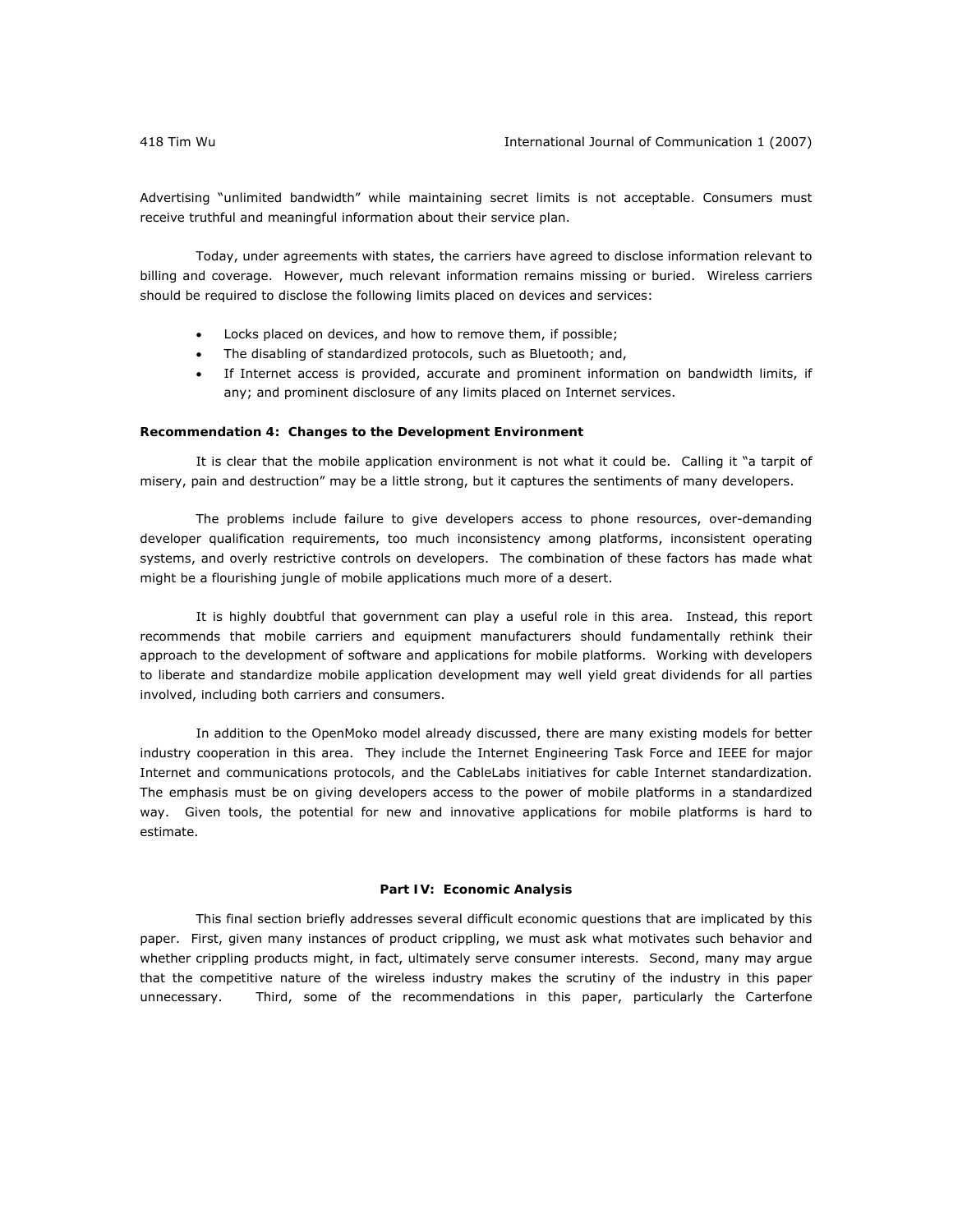recommendation, will yield important objections based on scarcity and network security. We address each issue in turn.

# **1. Why Cripple Products?**

Some of the behavior described in this report presents a paradox. Why would carriers disable functions, or block development, that might be useful for consumers? Does crippling ultimately serve consumer interests?

A familiar framework for understanding the behavior discussed in this paper is to view it as an *infrastructure* problem, or as a problem of *vertical integration*. 58 The carrier oligopoly controls an important part of the national infrastructure, namely the public's licensed spectrum that carries digital wireless signals. The relevant question is how the spectrum caretakers interact with related vertical markets: namely, the equipment and application markets that depend on the wireless spectrum.

Given these premises, the wireless carriers have an obvious interest in exercising control over vertical markets: maximization of revenue. Usually, but not always, maximizing revenue is a useful motive, for it suggests making the wireless networks and wireless services as useful to consumers as possible. Vertical integration or controls placed on the equipment and applications markets may represent efforts to maximize the utility of the overall platform for consumers. For example, in some instances, careful "hand-in-glove" cooperation between the carrier and equipment may yield a better product or service. That's arguably the case, for example, for the voice services that are the carriers' main offering. Each carrier works carefully with handset manufacturers to make sure its voice service is carried efficiently on the spectrum it controls.

In other instances, however, what the carriers want can be at odds with what is good for consumers. As we have seen in this report, the carriers often control or cripple product features that might be useful for consumers. At various times, different carriers have, as detailed above, blocked, delayed or conditioned the following features on mobile platforms:

- WiFi technology,
- Bluetooth technology,
- Call timers on telephones,
- Photo transfer capabilities,
- Sound transfer capabilities,
- Email clients, and

 $\overline{a}$ 

Internet Browsers.

<sup>58</sup> *See* generally, Joseph Farrell & Phillip Weiser, "Modularity, Vertical Integration, and Open Access Policies: Towards a Convergence of Antitrust and Regulation in the Internet Age," 17 *Harvard J. of L & Tech.* 85, 2003; Christopher S. Yoo, "Vertical Integration and Media Regulation in the New Economy," 19 *Yale. J. Reg.* 171, 2002; Tim Wu, "Why Have a Telecommunications Law?" 5 *J. Telecommunication & High Tech. L.* 15, 2006.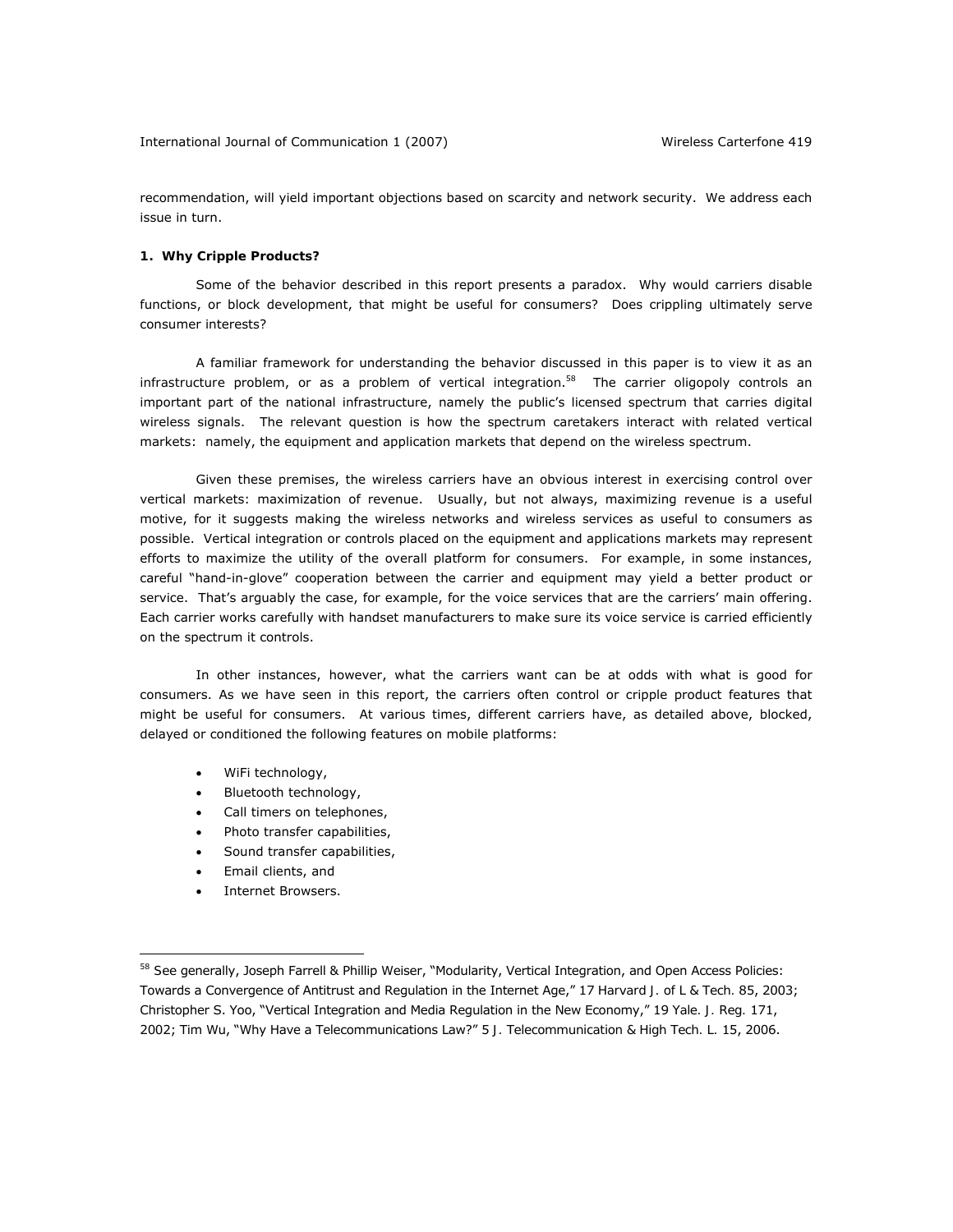Why do so, if, for example, easy photo transfer capabilities might make a phone more useful? Logically, a more useful platform, if better for consumers and developers, should ultimately be good for the carrier too. Here we develop three explanations for this behavior—one that suggests that crippling serves consumer interests, and two suggesting it does not.

*Price Discrimination.* Crippled products can sometimes form part of a price discrimination (or market segmentation) strategy that in some instances can, on the whole, be socially beneficial. Companies will sometimes disable a product so as to sell it at a lower price to those with less money. Industries routinely segment markets, by quality and by price, a practice that generally enhances overall consumer welfare. For example, the IBM Series E Laser Printer was a fast printer that was deliberately slowed down and sold for less to home users. Similarly, Microsoft in 2004 released a crippled version of Windows, named "Windows Starter XP," that was substantially less capable than Windows XP—for example, capable of only running three applications at any time.<sup>59</sup> The idea was to produce a weaker version of Windows to sell in developing countries and sell it for less, thereby serving consumers who cannot afford the full Windows XP.

Some of the behavior described in this paper looks like a partially implemented price discrimination strategy. For example, if AT&T prevents Nokia from marketing the WiFi capable e61 Smartphone in the United States, a primary interest may be in selling the cheaper product.<sup>60</sup> Similarly, if 3G broadband services are limited to web browsing only, it may represent an effort to offer less capable products for poorer consumers.

Whether price discrimination in high-tech markets is on balance socially beneficial remains an open question. But the oddity of the facts discussed here is that while the disabled product is made available, no full-featured and higher priced version of the product is made available. Verizon will sell a Bluetooth-crippled phone, but not a Bluetooth-capable phone. Historically, carriers would not sell a WiFi phone at any price. In other words, the other half of the price discrimination strategy is missing. Out of Superman is made Clark Kent, but without retaining Superman. That fact seems to raise doubts as to whether what the carriers are engaged in what can properly be called a price discrimination strategy.

*Protecting Revenue Sources.* A more plausible explanation for the behavior seen here is this: carriers believe it makes sense to block a feature to protect an existing revenue source, or to keep their own costs low, even if that behavior is bad for actors in the equipment and application markets and hurts innovation. For example, again, many carriers block Bluetooth's media transfer capabilities. Bluetooth makes it easy to communicate between a computer and cell phone, so blocking helps preserve an existing revenue source—the prices the companies can charge for songs, ringtones, wallpapers, and other content. In other words, with a more open system, a consumer could get what she wanted without passing the carrier's "tollbooth." Unfortunately, protecting such tollbooths come at a price.

<sup>59 &</sup>quot;Microsoft Announces Windows XP Starter Edition Pilot Program," August 11, 2004, available at: http://www.microsoft.com/presspass/press/2004/aug04/08-11WinXPStarterPilotPR.mspx.

 $^{60}$  This issue was discussed by Randy Picker at http://uchicagolaw.typepad.com/faculty/2006/08/the Wi-Fi\_cell\_p.html.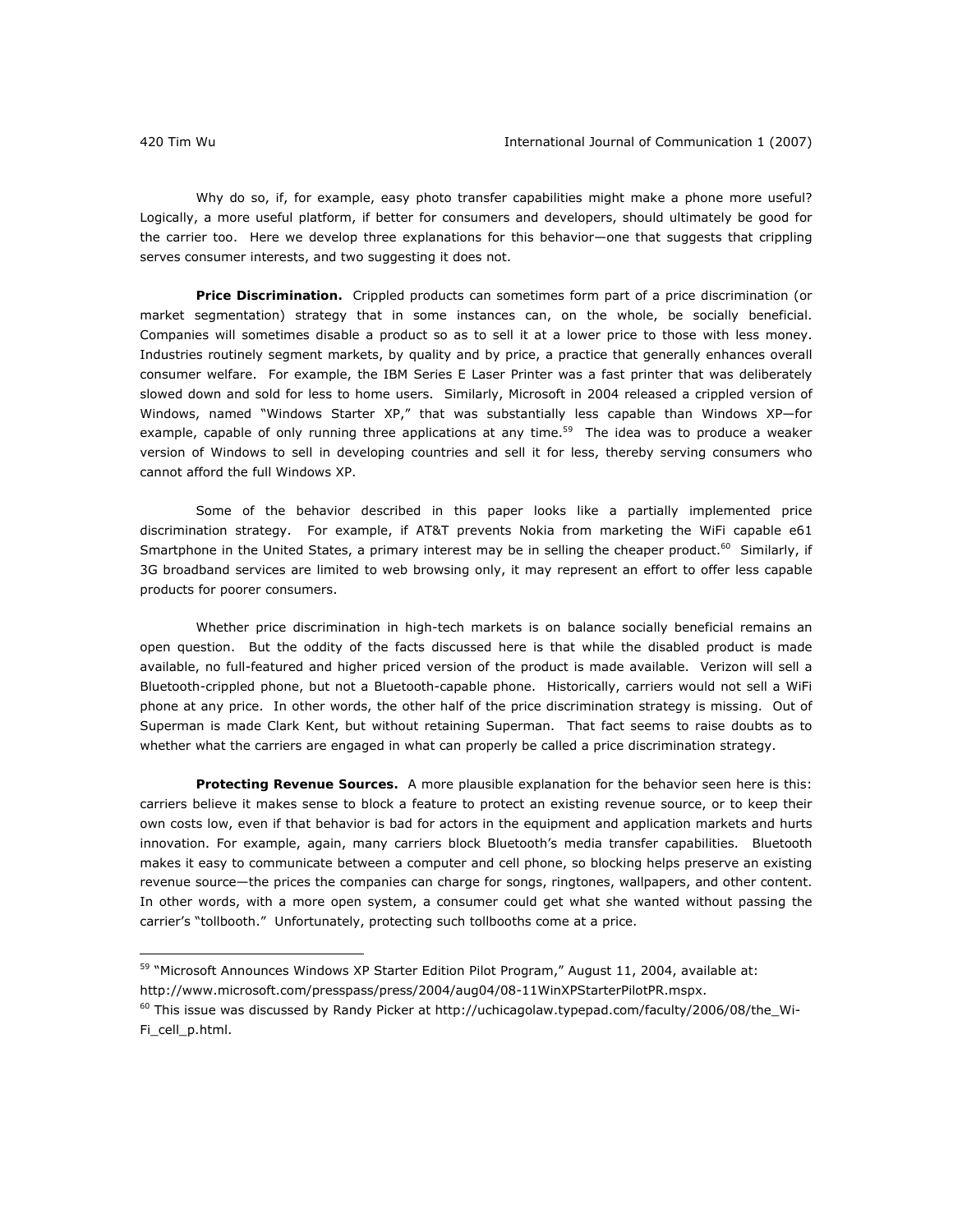Here is the dilemma presented. A more capable phone might be worth \$30 more to the consumer, but cost \$10 to the carrier in existing revenue streams. In a perfect world, the carrier would give the consumer the more capable phone, and raise its prices to reflect the benefit to the consumer. However, in the world of real pricing, it is sometimes difficult for a carrier to raise its prices or rates to reflect consumer surplus of this kind. Instead, the carrier may block the \$30 surplus to preserve the \$10 revenue stream. Since the industry finds it difficult to price for a more capable phone in general, as oppose to a specific feature or plan that comes with a price tag. Hence the interest in resisting features that do not come with a clearly identifiable revenue stream.

*Cultural Explanations— the Bell Model.* A different explanation for the behavior seen here is that the carriers are simply acting to maximize their control and power over their networks. They have adopted a strategy that prevents the development of business models or revenue streams that depend on their network, yet over which they would lack significant control. We can call this the Bell model, after the same patterns of behavior exhibited by the pre-breakup Bell Company. $61$ 

Such strategies may simply be a mistake. The carriers may, in some cases, block the development of services that might make the cell phone platform more valuable, and therefore are ultimately good for the carrier. The industry sometimes appears to prefer that a new service or application not exist at all rather than develop into a lucrative industry whose pricing and conduct it might not be able to control.

The major example of this kind of behavior is the strategy adopted in the area of mobile software development. Given standardization and more openness, software developers might develop a range of applications at the rate seen in Web development. But the carriers seem hesitant to allow such development to occur, possibly out of the idea that if any new services come into existence, the services should be "theirs." Analyst Andrei Jezierski describes the carriers' behavior as follows: "It's not clear if the carriers will make money from these value-added services. So if the economic model is still unclear, why give away more control earlier than you have to?"

While this strategy makes a certain amount of intuitive sense, it may represent an error. The industry, or parts of it, appears strongly concerned that they will become "just a pipe" or a firm that sells "a commodity," and thereby giving up control over what happens on their network. But that fear may be irrational, and lead, in some instances, to outcomes contrary to the interests of the carrier.

 $61$  More speculation on the "mental models" and their influence over decisions in telecommunications can be found in the work of Jeffrey Funk, particularly in his comparison of Japanese and U.S. developments. *See*, e.g., Jeffrey L. Funk, "Solving the Startup Problem in Western mobile Internet markets," *Telecommunications Policy*, 2006 doi:10.1016/j.telpol.2006.11.003.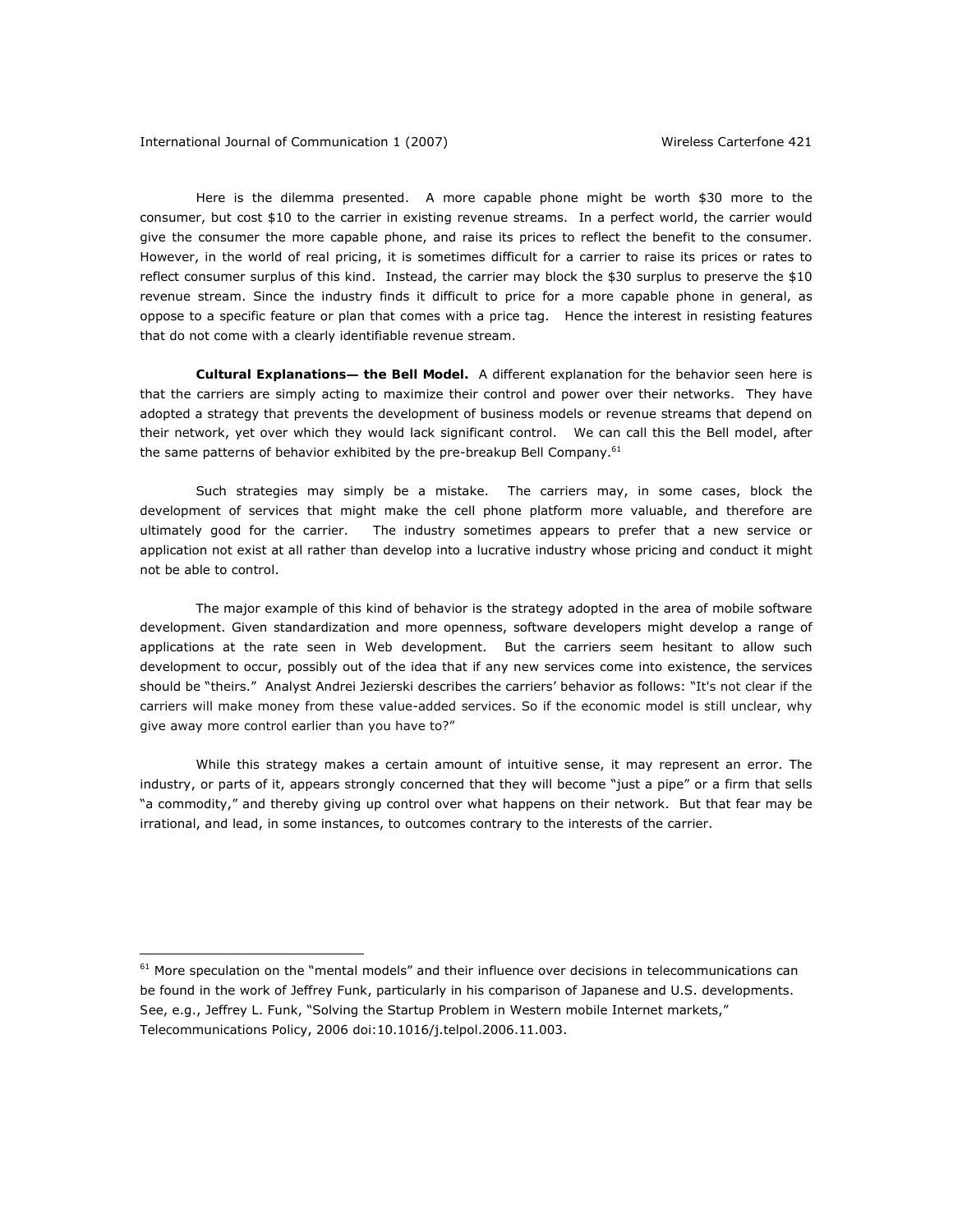# **2. Regulating Under Conditions of Oligopoly?**

Some of the recommendations in this report, particularly the *Carterfone* recommendation, have led to the response that the wireless industry is generally unsuited for *Carterfone*-style scrutiny.<sup>62</sup> There are two main reasons. The first is based on the argument that the wireless industry is competitive, unlike AT&T in the 1950s.

The AT&T monopoly in the 20th century was accepted and even maintained by government action. By contrast, it is often said that the wireless mobile market is "fiercely competitive," suggesting that a competitive cell phone provider might be as easy to start as a hot dog stand. That claim, oft repeated, does not stand up to closer examination.

First, by any statistical measure, the wireless industry, like most network industries, is highly concentrated. While studies vary, various groups report HHIs of between 2500 and over 6000, depending on the method used. That fact in and of itself suggests that attention to this industry is warranted.

Structurally, as in many telecommunications markets, the mobile wireless industry has a natural and major barrier to entry—acquisition of sufficient spectrum. Under today's conditions, that means spending hundred of millions at a minimum—and more likely billions or perhaps even tens of billions of dollars—to acquire sufficient spectrum to enter the market. For example, T-Mobile announced in 2006 that it would enter the 3G broadband wireless market. It also announced it would use \$4.2 billion of spectrum to do so. The oldest fact in broadcast, spectrum scarcity, is a physical fact that cannot help but affect the conditions of competition in the wireless world.

It is important to point out that, in one respect, the justifications for regulating AT&T were, to some degree, on weaker theoretical ground than in today's wireless environment. The basis was a theory of natural monopoly in the local loop, which has subsequently undergone much criticism.<sup>63</sup> On the contrary, there is less doubt that, using today's technologies and the federal government's outdated spectrum allocation policies, spectrum suitable to support a wireless mobile phone company is scarce. That scarcity, in turn, has obvious market effects.

The future of the industry, of course, is hard to predict. Ongoing spectrum auctions may lead to greater market entry. Smaller firms, like Clearwire Communications, which offers wireless broadband services in some markets, may attempt to provide services that compete with the major carriers. Yet the current trend is in the opposite direction. The industry is a textbook oligopoly—premised on a bottleneck resource—with four major players. While no one should discount the possibility of new entrants, we must

<sup>63</sup> *See*, e.g., Gerald R. Faulhaber, "Bottlenecks and Bandwagons: Access Policy In The New Telecommunications," *Handbook of Telecommunications Economics*, Vogelsang and Cave, eds., 2004 (criticizing natural monopoly assumptions and noting that multiple local loops existed in the 1890s).

 $62$  See, e.g., Marius Schwartz & Federico Mini, Hanging Up on Carterfone: The Economic Case Against Access Regulation in Mobile Wireless, Paper released May 2, 2007.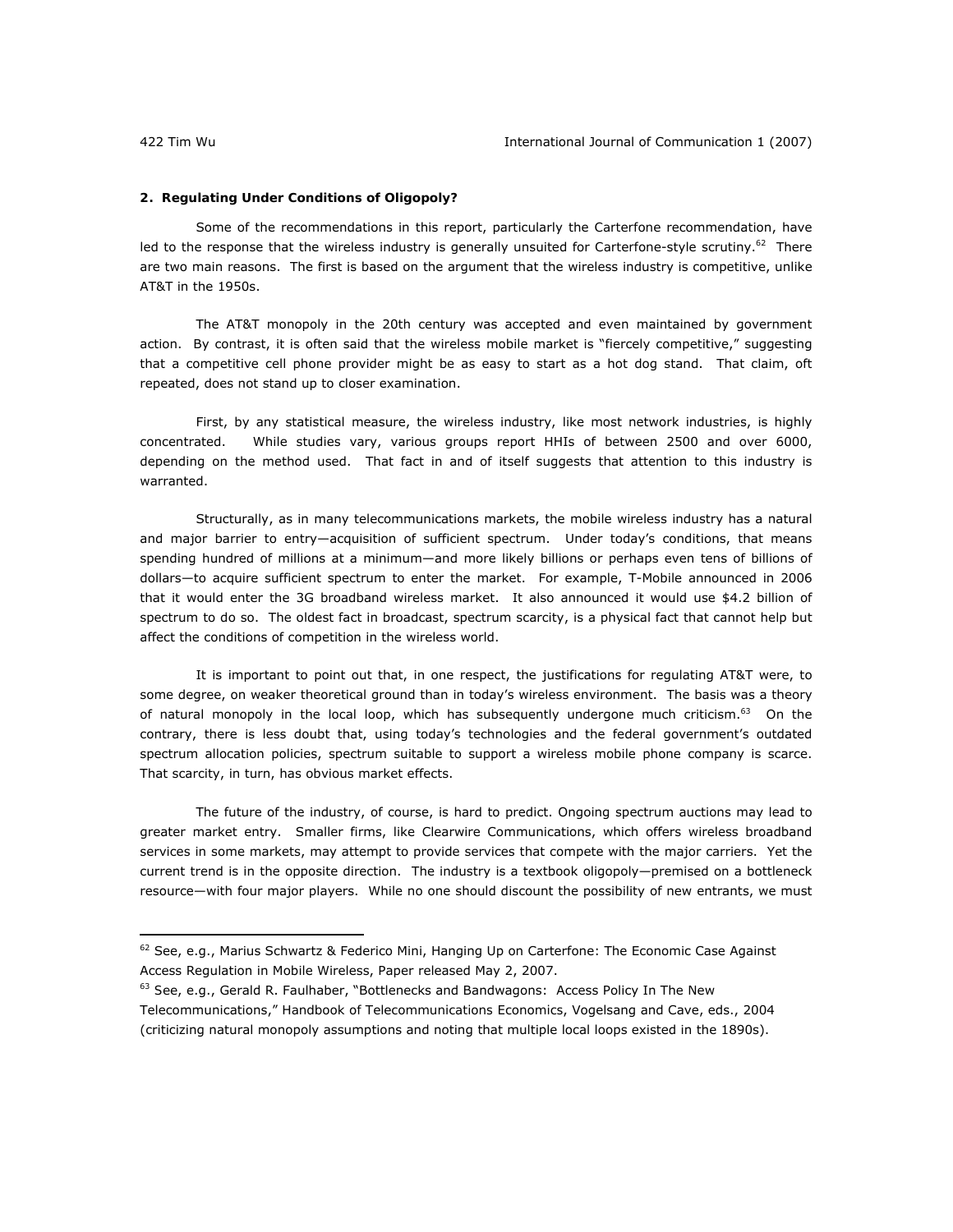also look at the facts as they are, not as how we might imagine them to be. The theoretical possibility of market entry cannot be a reason to immunize this or other industries from any scrutiny.

Whatever we might expect from oligopoly competition, there are also some reasons to believe that even competition between the carriers may not eliminate certain anticompetitive practices. Many of the practices described in this report are beneficial for an individual company to pursue, yet may not be good for society.<sup>64</sup> Those practices will not necessarily be eliminated by oligopolistic competition.

That may particularly be the case where the feature in question is not well understood by consumers, and not often a relevant decisional factor. For example, say a wireless firm can narrowly make more profit by disabling the phone to protect ringtone revenue. Unless consumers are aware of the crippling and its implications, it will be difficult for a firm to differentially compete by *not* crippling Bluetooth. It is relatively easy for consumers to compare firms by metrics like price and network coverage. But taking the time to do comparisons on the basis of whether the carrier cripples technological feature sets is something only a select group of consumers have the time or expertise to do.

That leads to a final reason that the existence of competition cannot be a reason not to examine carrier practices. As just described, for competition to work, consumers must know what is going on. To say that competition can then be a reason not to examine industry practices and mandate as much disclosure as possible is exactly backward. For it is such information that is necessary to make competition work in the first place.

## **3. Spectrum Scarcity, Network Security and Other Arguments**

A different objection to *Carterfone* rules is the argument that the scarcity of wireless spectrum and network security make any such rules infeasible.

**Spectrum Scarcity.** While spectrum scarcity affects market structure, it also may affect the kind of rules that can be effectively maintained in the wireless space. To take *Carterfone,* for instance, how can carriers allow devices they have not approved on a network of scarce spectrum?

The problem with this argument is that scarcity is an economic feature of not just wireless networks, but wireline networks as well. Both wireless and the local loop are last-mile networks of limited available bandwidth, and, in fact, the bandwidth available on a copper local loop is considerably less than on some of today's wireless networks. For both products, it can be claimed that third parties cannot be trusted to make products that respect the shared needs of the network. In the *Hush-a-Phone* case*,* for example, AT&T claimed that third parties would bear "no responsibility for the quality of telephone service, but [be] primarily interested in exploiting their products." Similarly, local carriers for years complained that modems abused the scarce resources of the phone network (by maintaining long connections). But as Judge Robert Bork argued in another context: "All economic goods are scarce… since scarcity is a

<sup>64</sup> *See* Brett M. Frischmann & Mark A. Lemley, "Spillovers,"107 *Columbia L. Rev.* 257, 2007.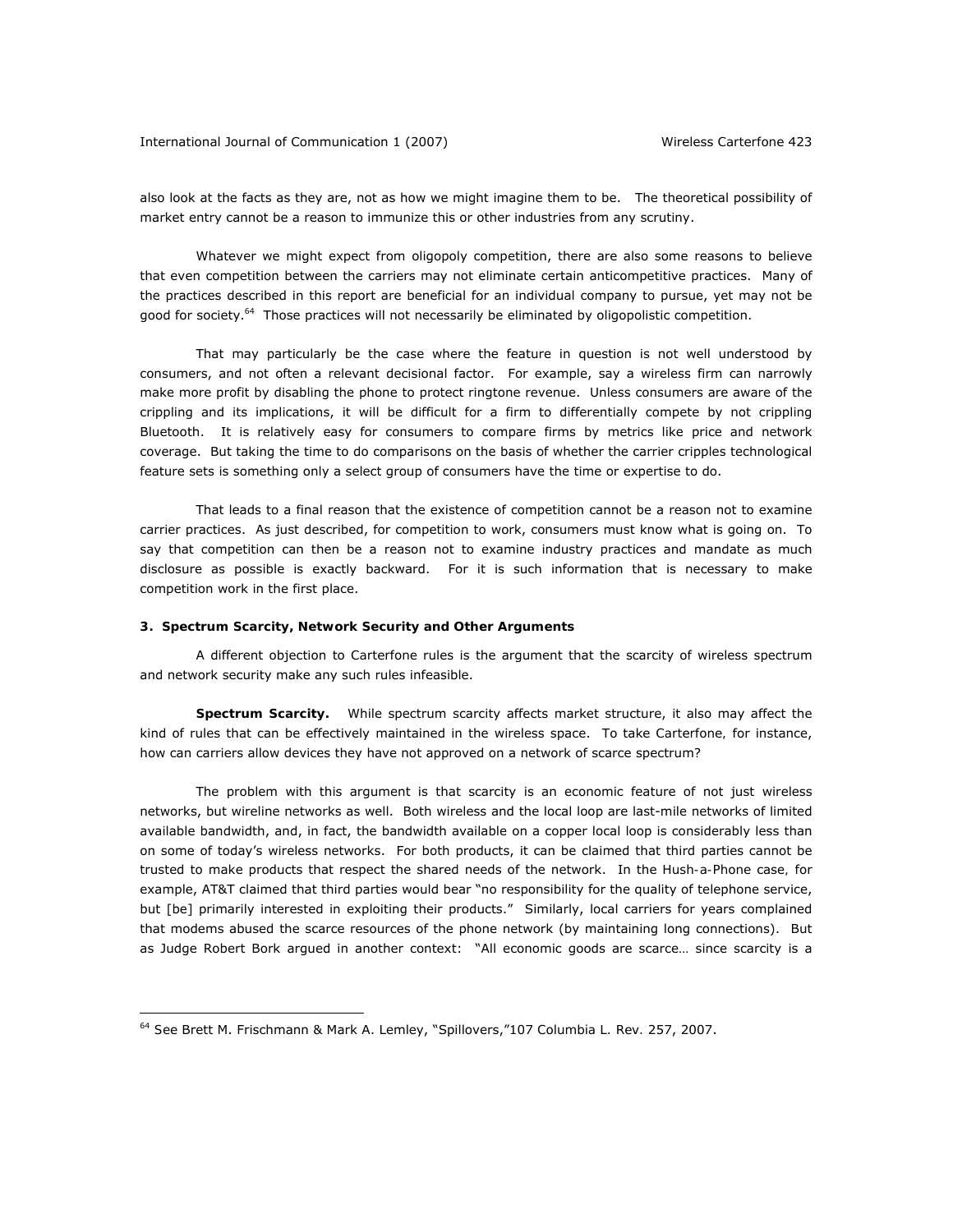universal fact, it can hardly explain regulation in one context and not another. The attempt to use a universal fact as a distinguishing principle necessarily leads to analytical confusion."<sup>65</sup>

Does the fact that the local loop is reserved bandwidth (about 64 kbps), while wireless users share a far larger pool of bandwidth, make a difference? Yes, to a degree. You can leave your phone off the hook all day with little effect on the telephone network as a whole. However, a wireless connection left open would affect other customers.

The fact of shared bandwidth is important and true of wireless mobile networks. However, that is also true of most networks, including all Ethernet networks, the cable broadband networks, WiFi networks, and other network designs. One advance over the last forty years of telecommunications technology and policy is a better understanding of what is possible using shared-bandwidth networks, and in fact many of the pieces of handling shared spectrum are already very well understood.

What is needed are private and sometimes government standards that allow a network to be shared. That's how, for example, Ethernet and DOCSIS cable networks work. That is also, crucially, how many of the cell phone networks *already* work, through the GSM and CDMA standards. These standards already control and standardize how individual devices make use of scarce spectrum—making strange the argument that scarcity is unmanageable as a technological issue. The second necessary element for addressing scarcity is pricing that reflects the scarcity of the resource, which is also already partially implemented by current cell phone pricing.

One thing should be clear from this. The answer to scarcity that has been rejected is the insistence that one party need to have total control over all aspects of the network to make possible usage of shared and scarce bandwidth. The issue of scarcity is not, by first principles, as completely different on wireless and wireline networks as is often maintained. For that reason, the thinking on network attachments from the wireline world is properly considered here.

*Network Security.* Customer representatives for the various companies defended practices as varied as phone locking, whitelisting, Bluetooth crippling, and other practices as necessitated by the demands of scarcity or to protect network security. For example, Verizon Wireless originally justified crippling Bluetooth on its telephones as a means of preventing "fraud" and virus infections. AT&T made similar claims in opposing the *Carterfone* principles.

There are valid and important security concerns on wireless networks.<sup>66</sup> The point here is similar to the point just made about bandwidth scarcity. The question that must be asked is whether the issues of network security on wireless networks are fundamentally different from similar concerns on other

<sup>65</sup> Telecommunication Research & Action Ctr. *v.* FCC, District of Columbia Circuit Court of Appeals, 801 F.2d 501, 5081986.

<sup>&</sup>lt;sup>66</sup> Tom Lookabaugh & Douglas Sicker, "Multimedia Quality of Service and Net Neutrality on Wireless Networks," Presentation to International Advanced Symposium on Radio Technologies (ISART), 2006, available at: http://www.its.bldrdoc.gov/isart/art06/slides06/sic\_d/sic\_d\_slides.pdf.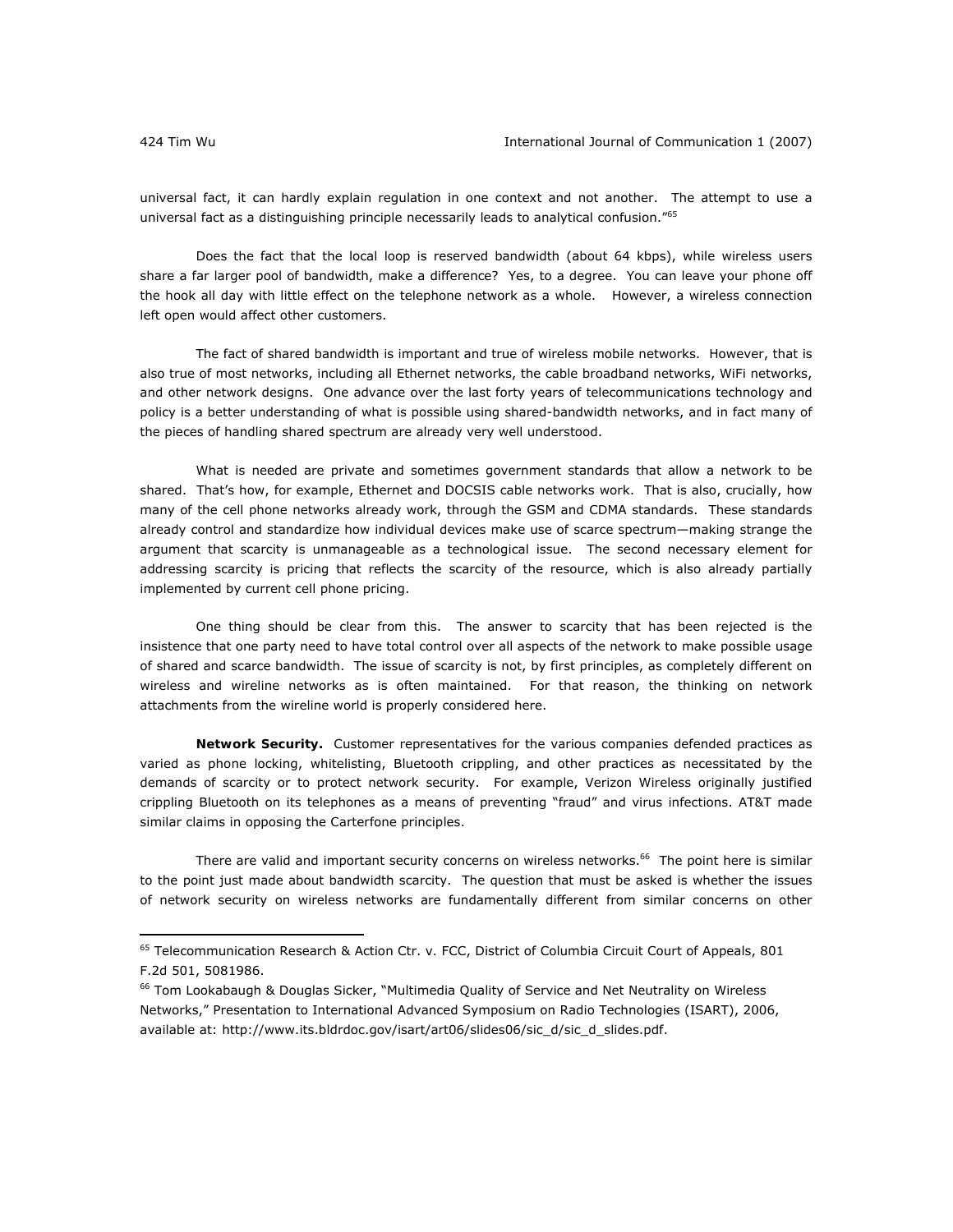networks. Jonathan Zittrain's work is the starting place for the debate over network security and what it should and should not justify.<sup>67</sup> As he points out, any allowance of open entry and competition is likely to lead to greater abuses. Yet it is also essential to remember that the abuses are a cost that comes with a benefit: innovation, flexibility and diverse social function.

Spam, viruses, junk mail and telemarketing are different names for problems that every information network faces. What this suggests is that network security must be taken seriously, but also cannot become a blanket answer to any scrutiny of carrier practices.

*All Regulation of Access is Doomed.* A final argument is that any public effort and perhaps any private effort to promote greater access to wireless networks is a bad idea. Drawing a comparison with UNE-P line sharing, Scott Wallsten of the Progress and Freedom Foundation writes that "regulating how wireless carriers allow their networks to be used would represent another version of regulating network access, and the history of such regulation does not bode well for its impact."<sup>68</sup> Many, however, believe that the *Carterfone* rules, which "regulate network access," are among the successful in the history the FCC. Before *Carterfone*, the interconnection requirements of the early 20th century, critical to the growth of a national phone network, were also the "regulation of network access." In fact, nearly all telecommunications regulation is some version of regulating network access. The important question is not whether access is regulated, but whether it is done well. Whether unbundling "worked" is a disputed question—some point to Europe as evidence of how unbundling can work, while others suggest such rules were doomed in the United States from the outset. But certainly bald assertion that any rule that can be called "regulating network access" is doomed to fail ought not be taken seriously. In the end, the comparison of the Wireless *Carterfone* proposal with the line-sharing rules of the 1990s is the wrong one. The rules urged here are, as the name suggests, a version of *Carterfone* rules. They were never an effort to provide a price-fixed access to the Bells' phone lines. Instead, they center on a consumer's right to attach the devices of his choosing to the Bell network, and their time has come in the wireless world**.** 

## **Conclusion**

In many respects, the mobile market is and remains a wonder. But the infancy of the wireless market is now passing, making greater public scrutiny of industry practices more appropriate and important. In the words of analyst David Passmore, "At some point, I think Americans are going to put their foot down and say, 'We won't tolerate this anymore.'"

<sup>67</sup> *See* Zittrain, *supra* note 10.

<sup>68</sup> Scott Wallsten, "Wireless Net Neutrality?" *PFF Blog*, February 11, 2007, available at: http://blog.pff.org/archives/2007/02/wireless\_net\_ne.html.